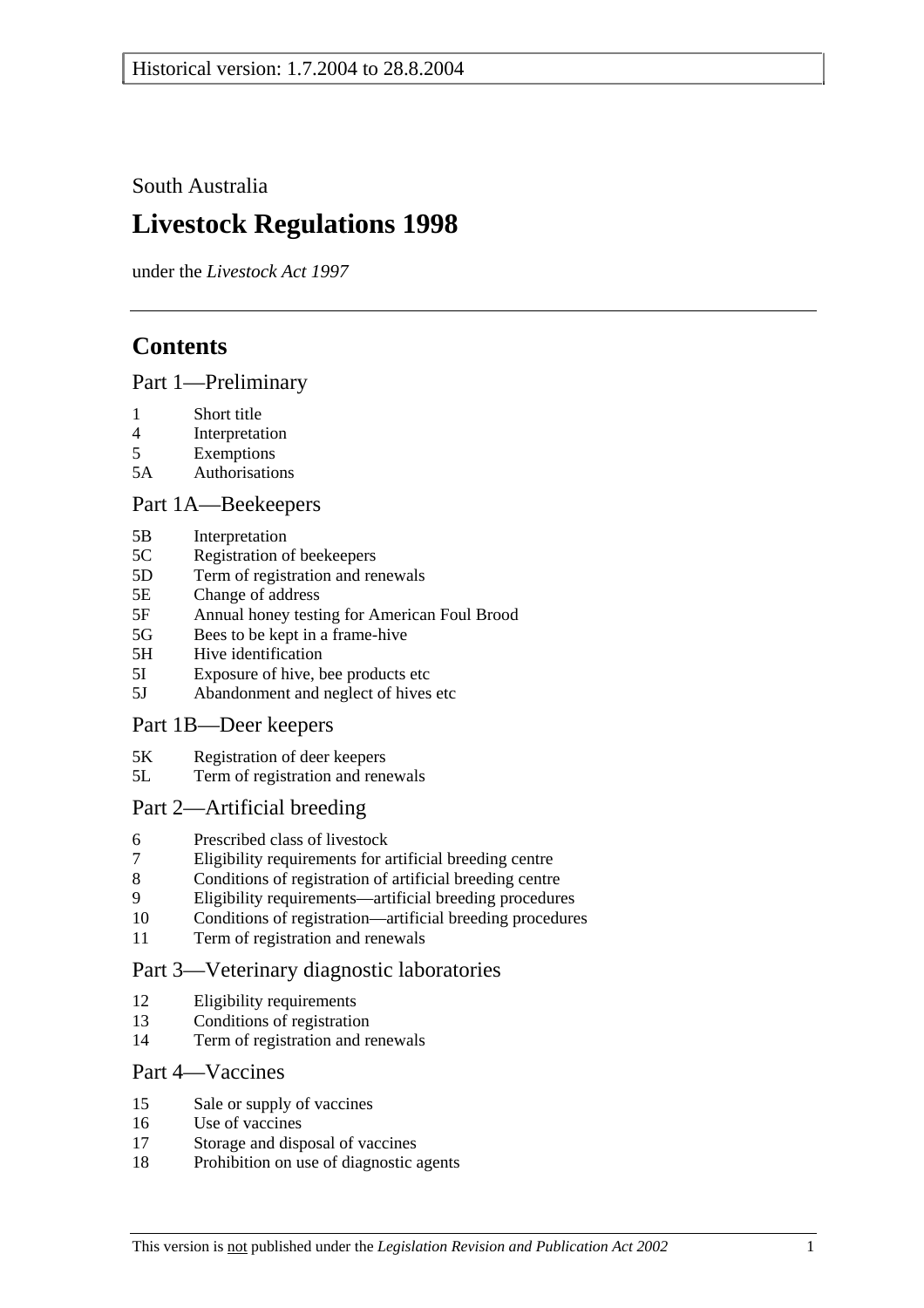#### Part 5—Hormonal growth promotants

- 19 Method of treatment of cattle or buffalo with hormonal growth promotants
- 20 HGP earmarks
- 21 HGP records
- 22 HGP free declarations
- 23 HGP free tags
- 24 HGP free invoices etc

#### Part 6—Livestock identification

#### Division 1—Preliminary

26 Interpretation

#### Division 2—Identification of cattle and buffalo

- 27 Application of Division
- 27A Permanent identification devices and transaction tags

#### Division 3—Notification for purposes of national livestock identification scheme

- 27B Application of Division
- 27C Notification when cattle or buffalo sold at public sale
- 27D Notification when cattle or buffalo slaughtered at abattoir
- 27E Notification when cattle or buffalo moved to different property
- 27F Manner of notifying prescribed database manager

#### Division 4—Identification of deer

27G Identification of deer

#### Division 5—General

- 27H Removal of livestock in contravention of this Part
- 28 Types of tags and devices
- 29 Identification codes
- 29A Authorisation of manufacturers and recyclers
- 29B Supply of tags and devices
- 29C Animal must not have more than one permanent identification device
- 29D Removal of permanent identification devices
- 29E Replacement of lost devices
- 29F Offence to alter or deface tags and devices

#### Part 7—Sheep lice

- 30 Offence if lice-infested sheep at market
- 31 Offence if lice-infested sheep stray

#### Part 7A—Vendor declarations

- 31A Signing of vendor declarations
- 31B False or misleading vendor declarations

#### Part 8—Provision for funds under repealed Acts

- 32 Cattle Compensation Fund
- 33 Beekeepers Compensation Fund
- 34 Swine Compensation Fund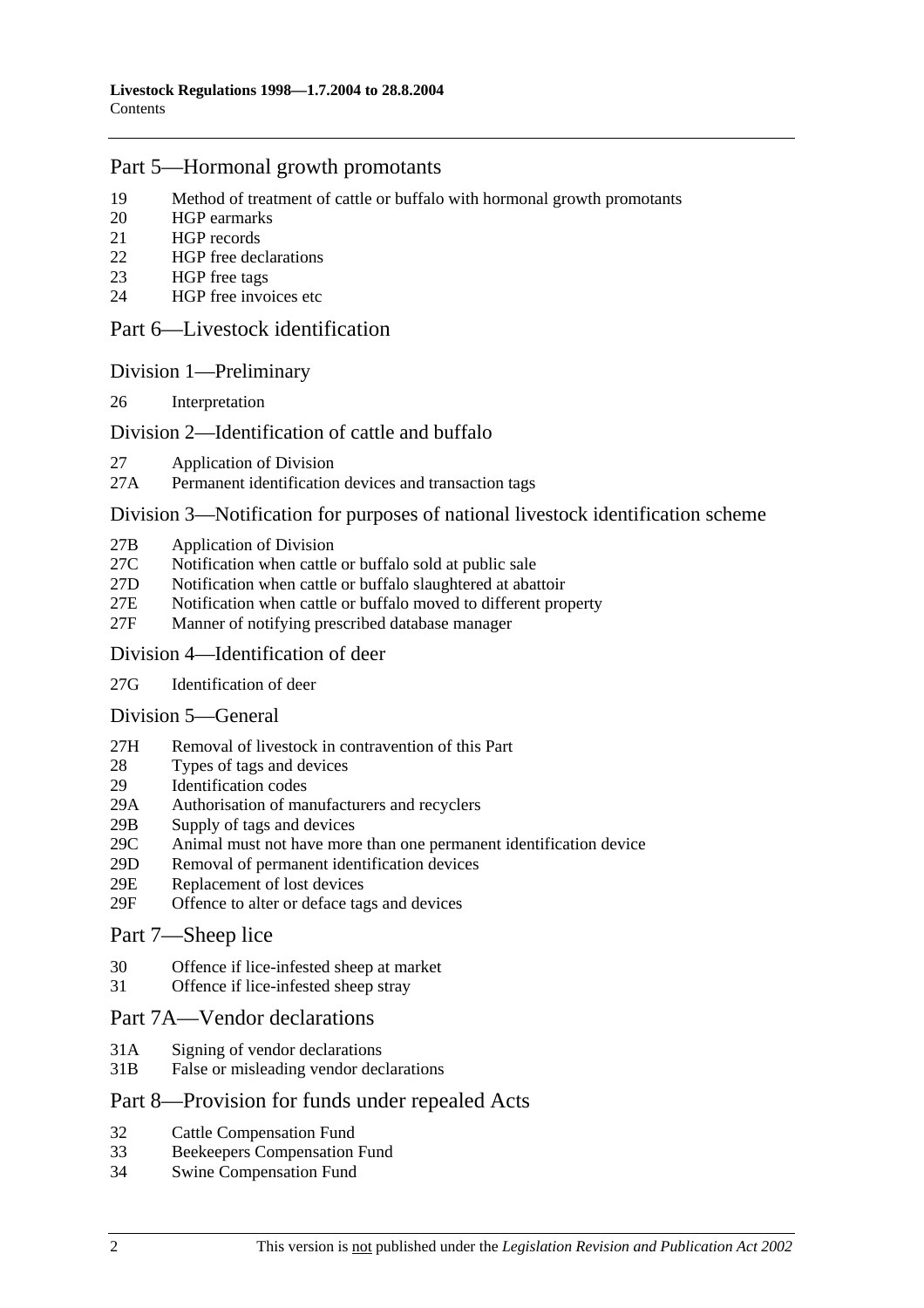34A Deer Keepers Compensation Fund

- Part 9—Feeding of livestock
- 35 Feeding of animal material in certain circumstances

Schedule 1—Fees

Schedule 2—Transitional provisions

- 1 Continuation of registration of beekeepers
- 1A Continuation of registration of deer keepers
- 2 Hive identification codes

Legislative history

## **Part 1—Preliminary**

#### **1—Short title**

These regulations may be cited as the *Livestock Regulations 1998*.

#### **4—Interpretation**

In these regulations—

*Act* means the *Livestock Act 1997*;

*class 1 vaccine* means a preparation or substance capable of producing immunity in livestock to the following organisms or disease syndromes:

anthrax

avian encephalomyelitis

Dichelobacter nodosus

Mareks disease

rabies

Shopes fibroma virus;

*class 2 vaccine* means a preparation or substance capable of producing immunity in livestock to the following organisms or disease syndromes:

bovine pestivirus

Campylobacter fetus var venerealis

canine adenovirus

- canine distemper
- canine calicivirus

canine parainfluenza virus

canine parvovirus

canine staphylococcal dermatitis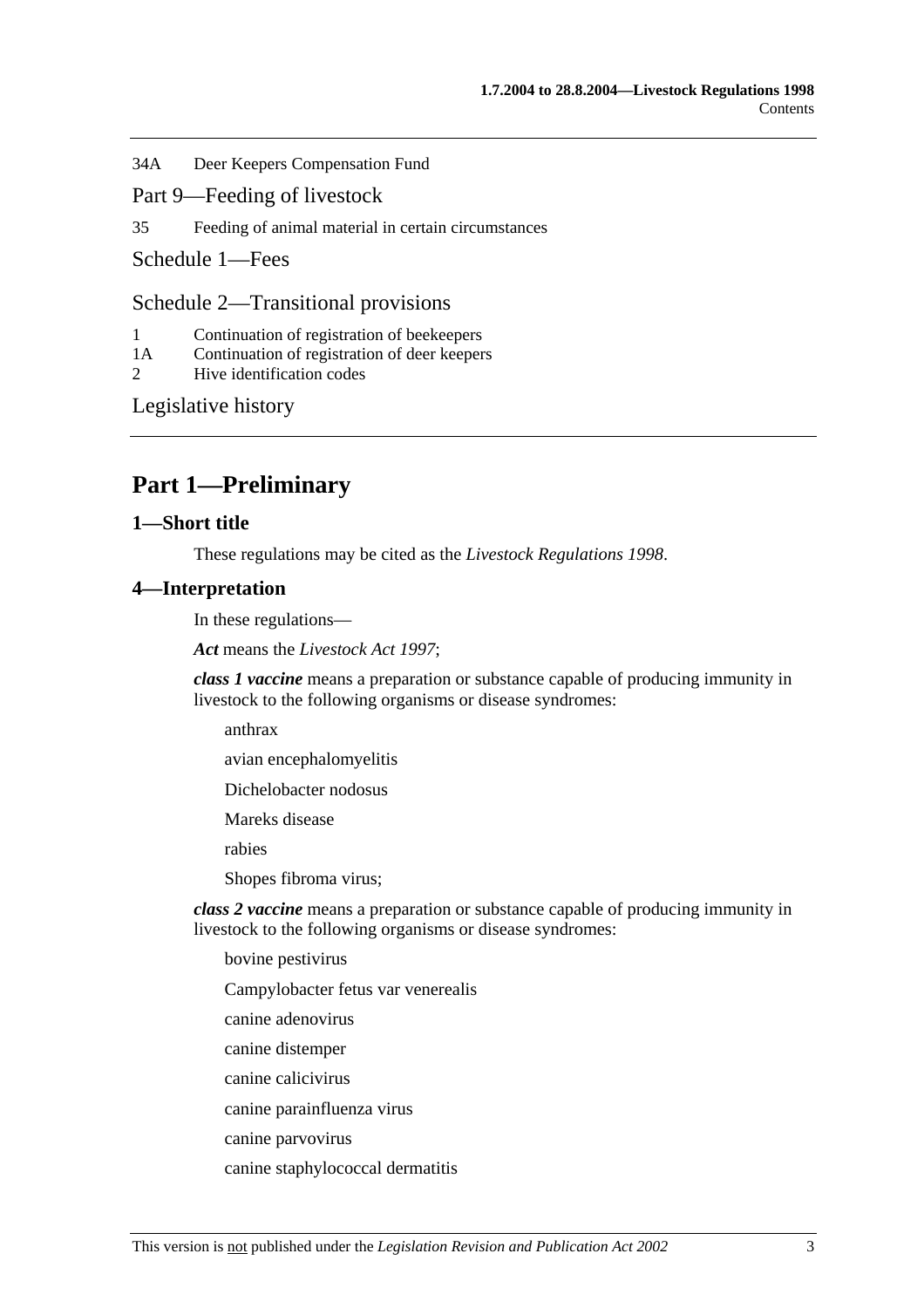equine staphylococcal dermatitis

feline calicivirus

feline herpes virus

feline panleukopaenia

feline viral rhinotracheitis

feline T-lymphocytic lentivirus

infectious bovine rhinotracheitis

infectious canine hepatitis

Parainfluenza 3 virus

Staphylococcal mastitis

Streptococcus equi;

*deer* means an animal of the family *Cervidae*;

*HGP earmark* means an earmark of the kind required to be made immediately after cattle or buffalo are treated with a hormonal growth promotant (see regulation 20);

*HGP free declaration* means a declaration, in a form approved by the Chief Inspector, that cattle or buffalo have not been treated with hormonal growth promotants;

*HGP free invoice* means an invoice issued by a stock agent in respect of cattle or buffalo sold by the agent containing an endorsement in a form approved by the Chief Inspector for the purposes of indicating that HGP free tags were attached to cattle or buffalo at the time of sale;

*HGP free tag* means a transaction tag of a colour, and conforming to any other requirements, specified by the Chief Inspector for the purposes of indicating that cattle or buffalo to which such tags are attached have not been treated with hormonal growth promotants;

*hormonal growth promotant* means a product containing one or more hormones (including but not limited to oestradiol, progesterone, trenbolone and zeranol) that increases the growth rate of, and enhances feed conversion in, cattle or buffalo;

*identification tag*, in relation to a deer, means an ear tag obtained from an authorised manufacturer (see Part 6);

*lice* means sheep body lice of the genus *Bovicola ovis*;

*lice-infested sheep* means sheep on which one or more live lice are present;

*transaction tag* means a tail or ear tag obtained from an authorised manufacturer (see Part 6);

*vaccine* means—

- (a) a class 1 or 2 vaccine; or
- (b) any other preparation or substance capable of producing immunity in livestock to disease;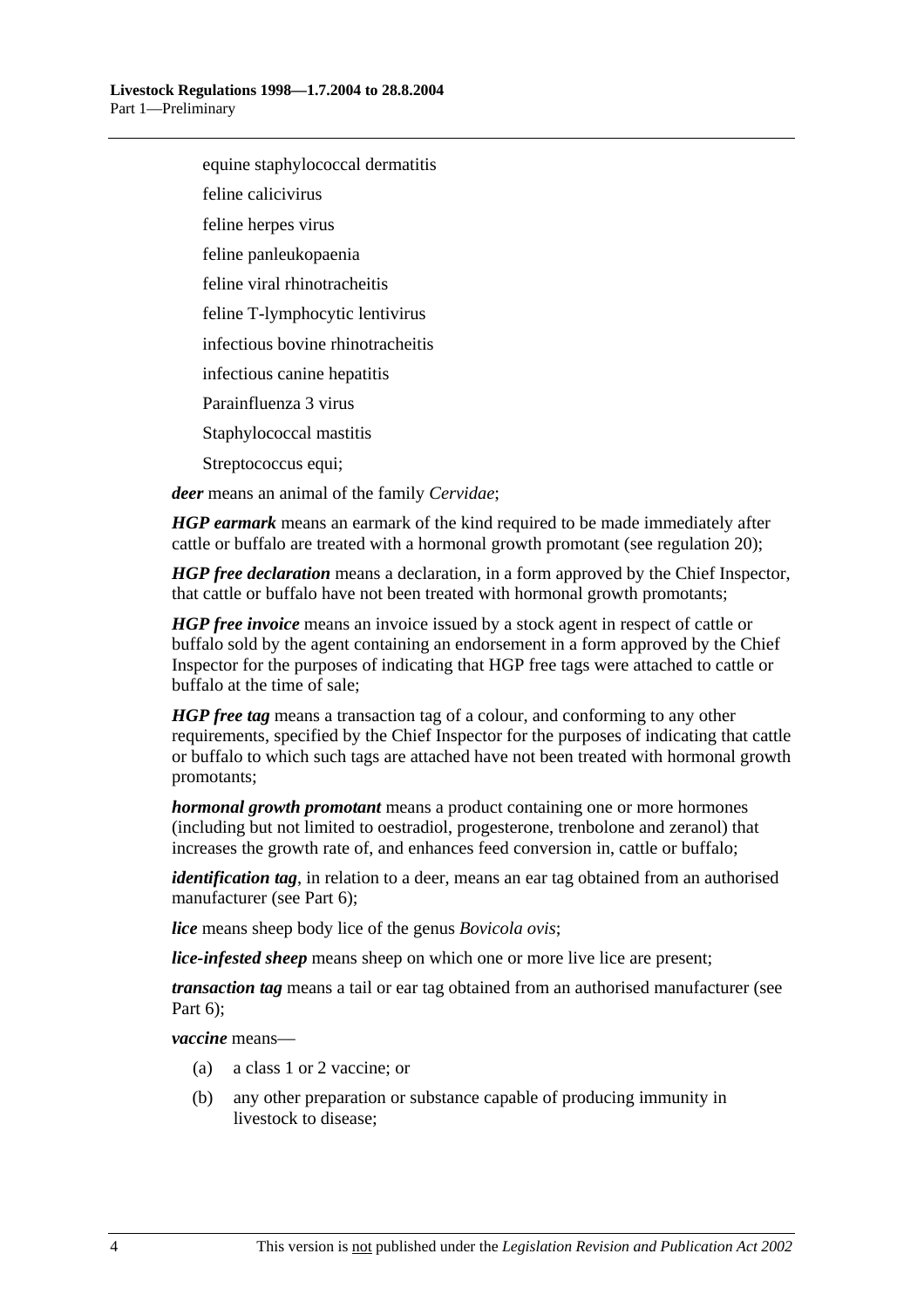*vendor declaration* means a declaration made in connection with the sale or proposed sale of livestock, using—

- (a) a form known as a "Vendor Declaration" from time to time approved by the Chief Inspector in respect of livestock of the relevant kind; or
- (b) a form to the same effect as the form referred to in paragraph (a).

#### **5—Exemptions**

- (1) Section 46(1)(a) of the Act does not apply in relation to the feeding of ruminants, dogs or cats.
- (2) Section 46(1)(a) to (d) (inclusive) of the Act do not apply in relation to the following products:
	- (a) tallow;
	- (b) gelatine.

#### **5A—Authorisations**

- (1) An authorisation of the Chief Inspector under these regulations—
	- (a) must be in writing; and
	- (b) may be given to a particular person or to a class of persons or may apply generally; and
	- (c) may be subject to conditions; and
	- (d) may be varied or revoked by the Chief Inspector at any time.
- (2) An authorisation of the Chief Inspector under these regulations or the variation or revocation of such an authorisation takes effect—
	- (a) if the authorisation is given to a particular person—when written notice of the authorisation or of the variation or revocation (as the case may be) is served on the person; or
	- (b) if the authorisation is given to a class of persons or applies generally—when notice of the authorisation or of the variation or revocation (as the case may be) is published in the Gazette.

## **Part 1A—Beekeepers**

#### **5B—Interpretation**

In this Part—

*appliance* means any article, apparatus or implement used in connection with the keeping of bees or the extraction or storage of honey;

*foundation* means material impressed with the pattern of cell bases on which bees build comb;

*registered beekeeper* means a person registered as a beekeeper under section 17 of the Act.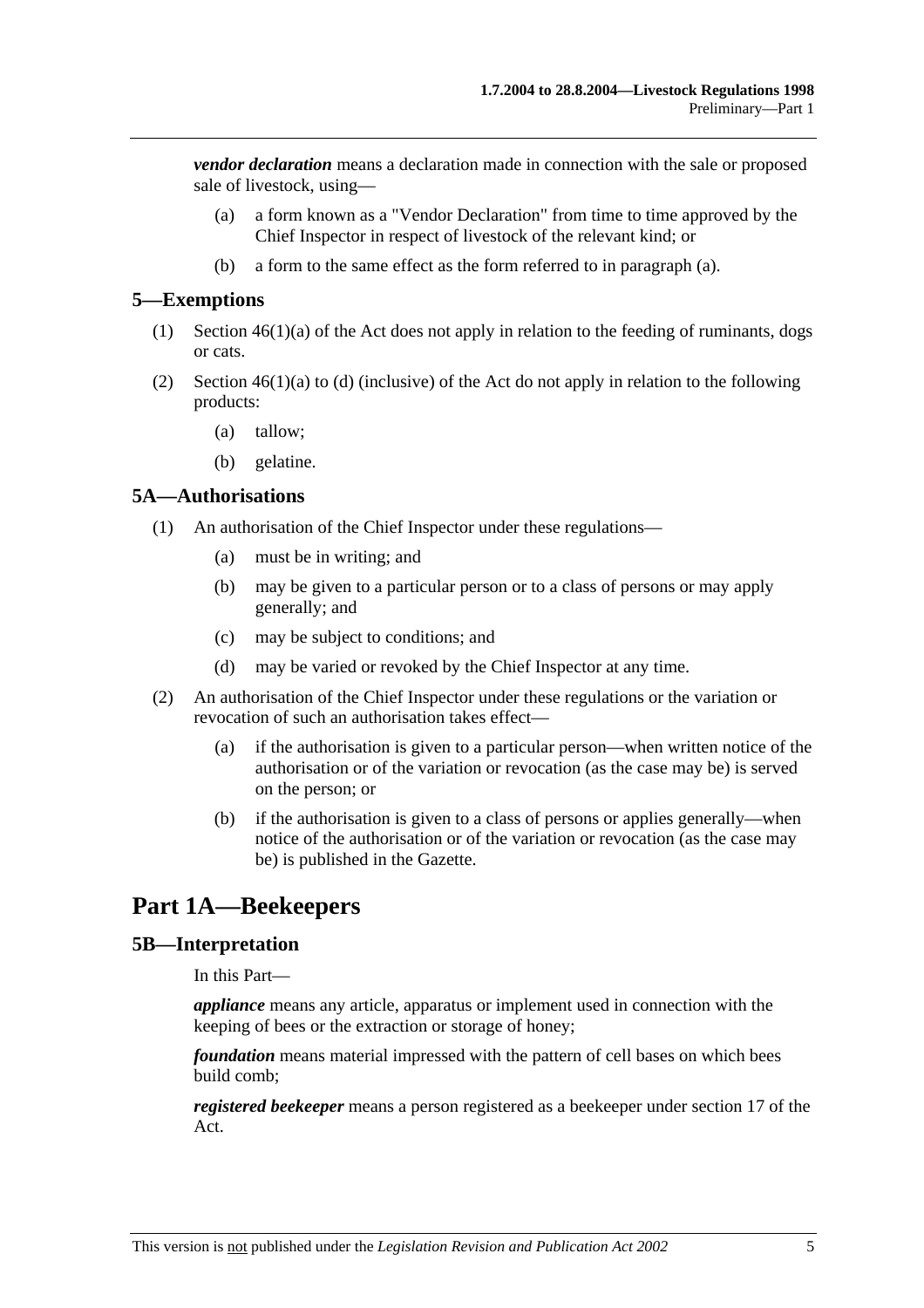#### **5C—Registration of beekeepers**

- (1) Bees for which a hive is kept are a prescribed class of livestock for the purposes of section 17 of the Act.
- (2) A person who keeps bees is not required to be registered under section 17 of the Act if—
	- (a) the bees are kept only in hives in respect of which another person is registered as a beekeeper; or
	- (b) the bees are kept in a hive brought into the State from another State or Territory for a period of not more than 90 days in any continuous period of 12 months and the manner in which the person keeps the bees would, if those bees were being kept in that other State or Territory, comply with the requirements of the corresponding laws of that State or Territory.

#### **5D—Term of registration and renewals**

- (1) Registration as a beekeeper is for a term expiring on the last day of February following registration.
- (2) Registration as a beekeeper may be renewed from time to time for a further term of 12 months.
- (3) An application for renewal of registration as a beekeeper must—
	- (a) be made to the Chief Inspector; and
	- (b) be in the form and contain or be accompanied by the information required by the Chief Inspector; and
	- (c) be accompanied by the fee set out in Schedule 1.

#### **5E—Change of address**

A registered beekeeper must within 14 days after changing his or her postal address notify the Chief Inspector of the change in writing.

Maximum penalty: \$250.

Expiation fee: \$80.

#### **5F—Annual honey testing for American Foul Brood**

- (1) The Chief Inspector may, by notice in writing, require a beekeeper to provide the Chief Inspector, within a period specified in the notice, with—
	- (a) a copy of the results of an AFB test carried out on a composite sample of honey collected following the notice or within the preceding three months from hives kept by the beekeeper; or
	- (b) a composite sample of honey collected following the notice or within the preceding three months from hives kept by the beekeeper to be subjected to an AFB test at the cost of the beekeeper.
- (2) The Chief Inspector may not make a requirement under subregulation (1) of the same beekeeper more than once in each 12 month period commencing on 1 March.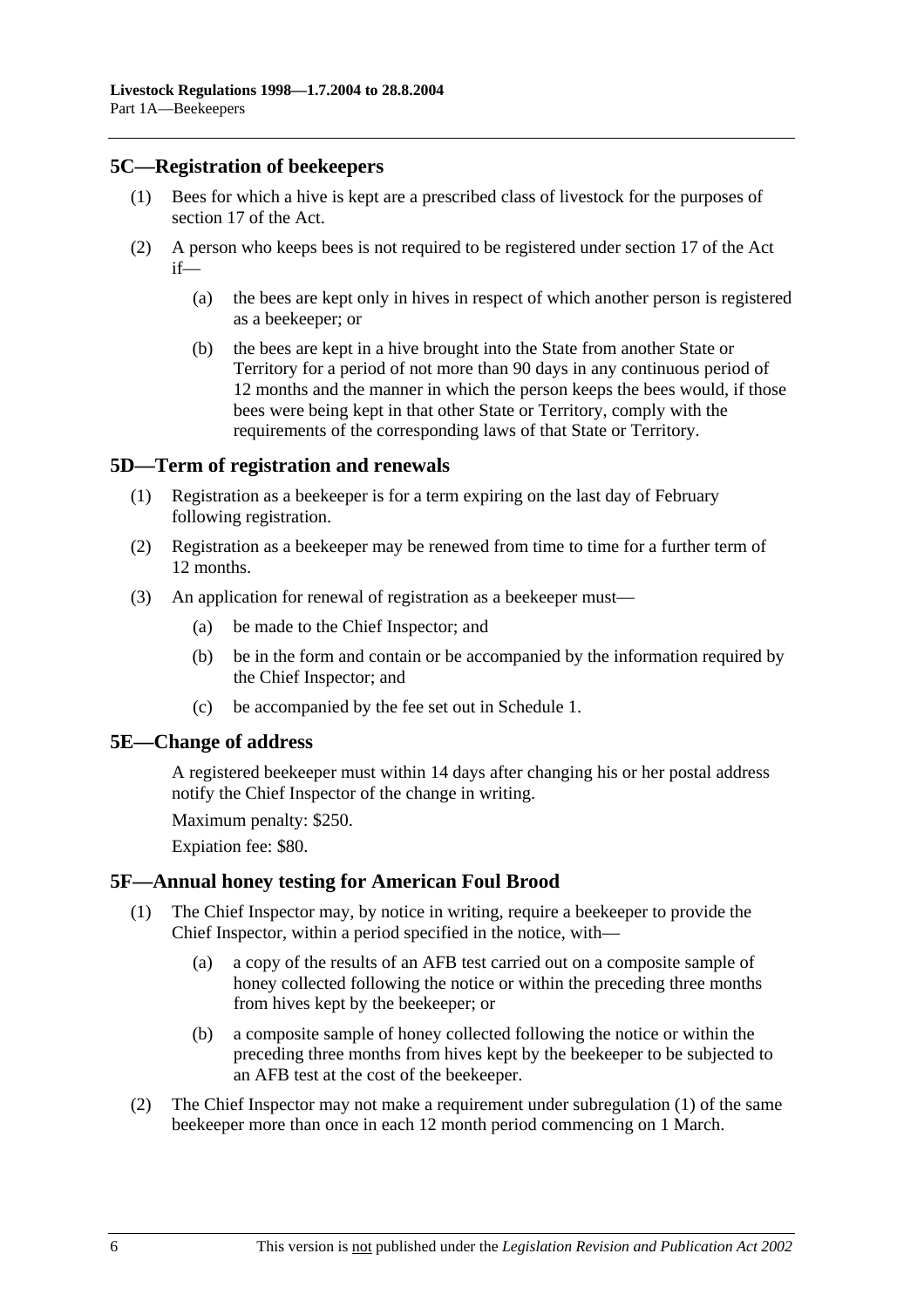- (3) If a beekeeper refuses or fails to comply with a requirement under subregulation (1), the Chief Inspector may—
	- (a) cause a composite sample of honey to be collected by an inspector from hives kept by the beekeeper and to be subjected to an AFB test; and
	- (b) recover costs and expenses reasonably incurred in doing so as a debt owed by the person of whom the requirement was made.
- (4) A beekeeper who does not comply with a requirement made under subregulation (1) is guilty of an offence.

Maximum penalty: \$1 250.

Expiation fee: \$160.

- (5) This regulation does not derogate from other powers of an inspector to take samples of honey or to require honey to be tested.
- (6) For the purposes of this regulation, a composite sample of honey must be collected from hives kept by a beekeeper as follows:
	- (a) if the number of hives kept is 20 or less—a sample of at least ten millilitres of honey must be collected from each of the hives;
	- (b) if the number of hives kept is more than 20 but less than 100—a sample of at least ten millilitres of honey must be collected from each of 20 different hives chosen randomly;
	- (c) if the number of hives kept is more than 100—a sample of at least ten millilitres of honey must be collected from each of a number of different hives chosen randomly, that number being 20 per cent of the total number of hives kept (ignoring any resulting fraction).
- (7) In this regulation—

*AFB test* means a test for the presence of American Foul Brood conducted by a laboratory approved for the purpose by the Chief Inspector.

#### **5G—Bees to be kept in a frame-hive**

A person who keeps bees, unless otherwise authorised by the Chief Inspector, must keep the bees in a hive (a frame-hive) that complies with the following requirements:

- (a) the hive must consist of a box with a lid that is removable so that the movement of bees in and out of the frame-hive can be easily controlled; and
- (b) the box must be fitted with movable frames supported inside the box so that they stand on edge in a vertical position and there is an interval of at least six millimetres, but not more than 20 millimetres, between adjacent frames; and
- (c) each movable frame must—
	- (i) have inserted at its centre a flat sheet of foundation; and
	- (ii) be separated from all inner surfaces of the box and any other movable frame placed above it by a space of at least eight millimetres; and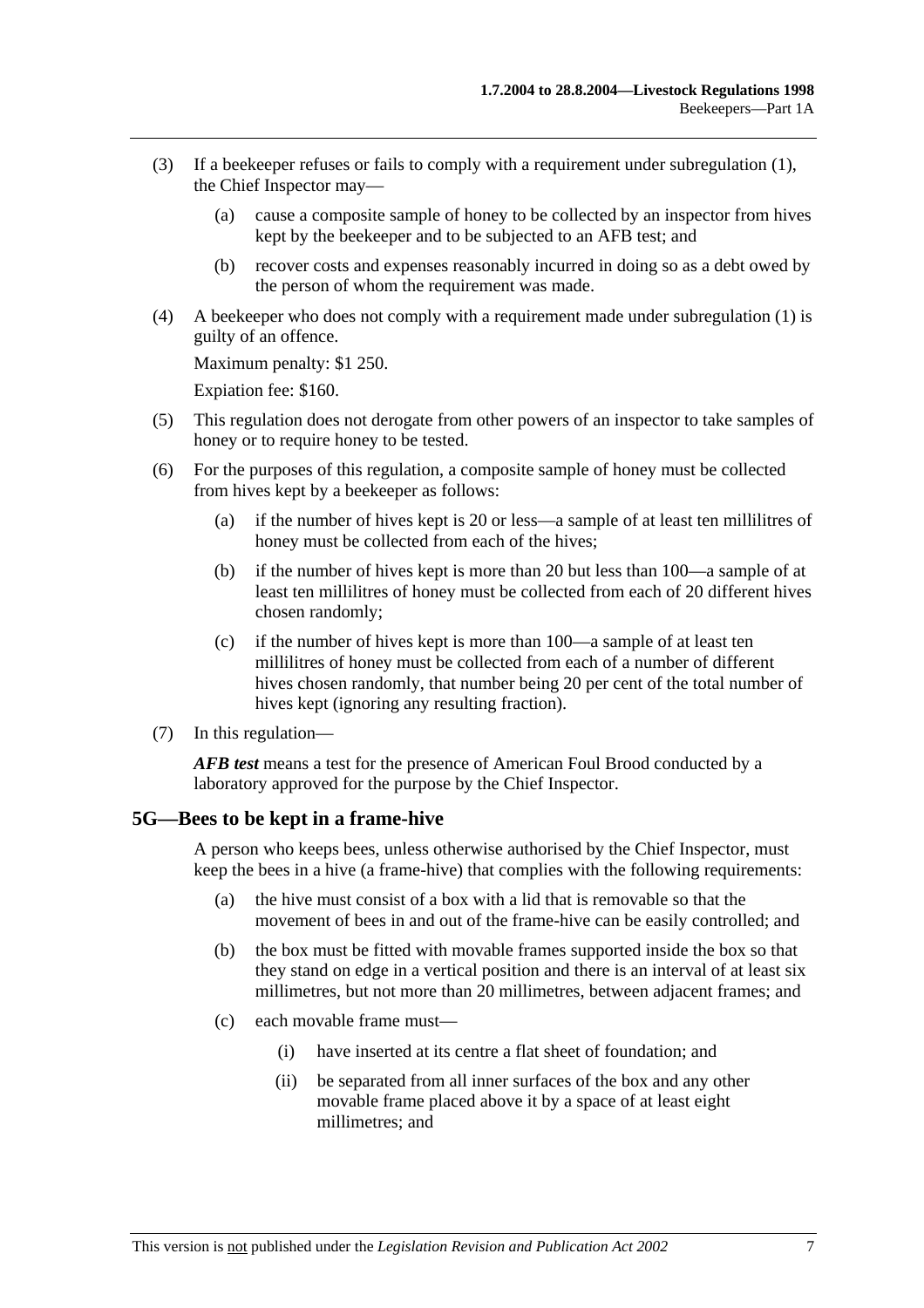(iii) be placed inside the box so that it can be easily removed for inspection.

Maximum penalty: \$5 000.

Expiation fee: \$315.

#### **5H—Hive identification**

 (1) A registered beekeeper must ensure that each hive is marked in accordance with this regulation with a hive identification code allocated to him or her in writing by the Chief Inspector.

Maximum penalty: \$5 000.

Expiation fee: \$315.

- (2) Unless otherwise directed by the Chief Inspector, the hive identification code must be marked on a hive in the following manner:
	- (a) subject to subregulation (3), the code must be placed in the centre of an external vertical face of the hive; and
	- (b) the code may be burned, stencilled, embossed, carved or etched directly onto the face of the hive, or it may be inscribed on a metal plate secured to the face of the hive; and
	- (c) each character of the code must be 30 millimetres in height.
- (3) If the face of a hive has previously been marked with a hive identification code (or a brand under the *Apiaries Act 1931*), any subsequent hive identification codes allocated to the hive must be marked on the same vertical face, the first such code being placed in the top left hand corner of that face and each subsequent code being placed in the next corner proceeding clockwise.

### **5I—Exposure of hive, bee products etc**

A beekeeper must not without reasonable excuse, leave a hive, part of a hive (including frames, combs, honey, foundation or beeswax) or an appliance exposed in a manner or under conditions likely to attract robber bees.

Maximum penalty: \$5 000.

Expiation fee: \$315.

#### **5J—Abandonment and neglect of hives etc**

- (1) A beekeeper must not, without reasonable excuse—
	- (a) abandon a hive previously kept by the beekeeper; or
	- (b) neglect the management and care of a hive kept by the beekeeper to the extent that the hive is likely to become infected with disease or to attract robber bees; or
	- (c) fail to destroy or properly dispose of any unwanted bees or part of a hive (including frames, combs, honey, foundation or beeswax).

Maximum penalty: \$5 000.

Expiation fee: In the case of an offence against paragraph (b) in the circumstances set out in subregulation (2)(b)—\$315.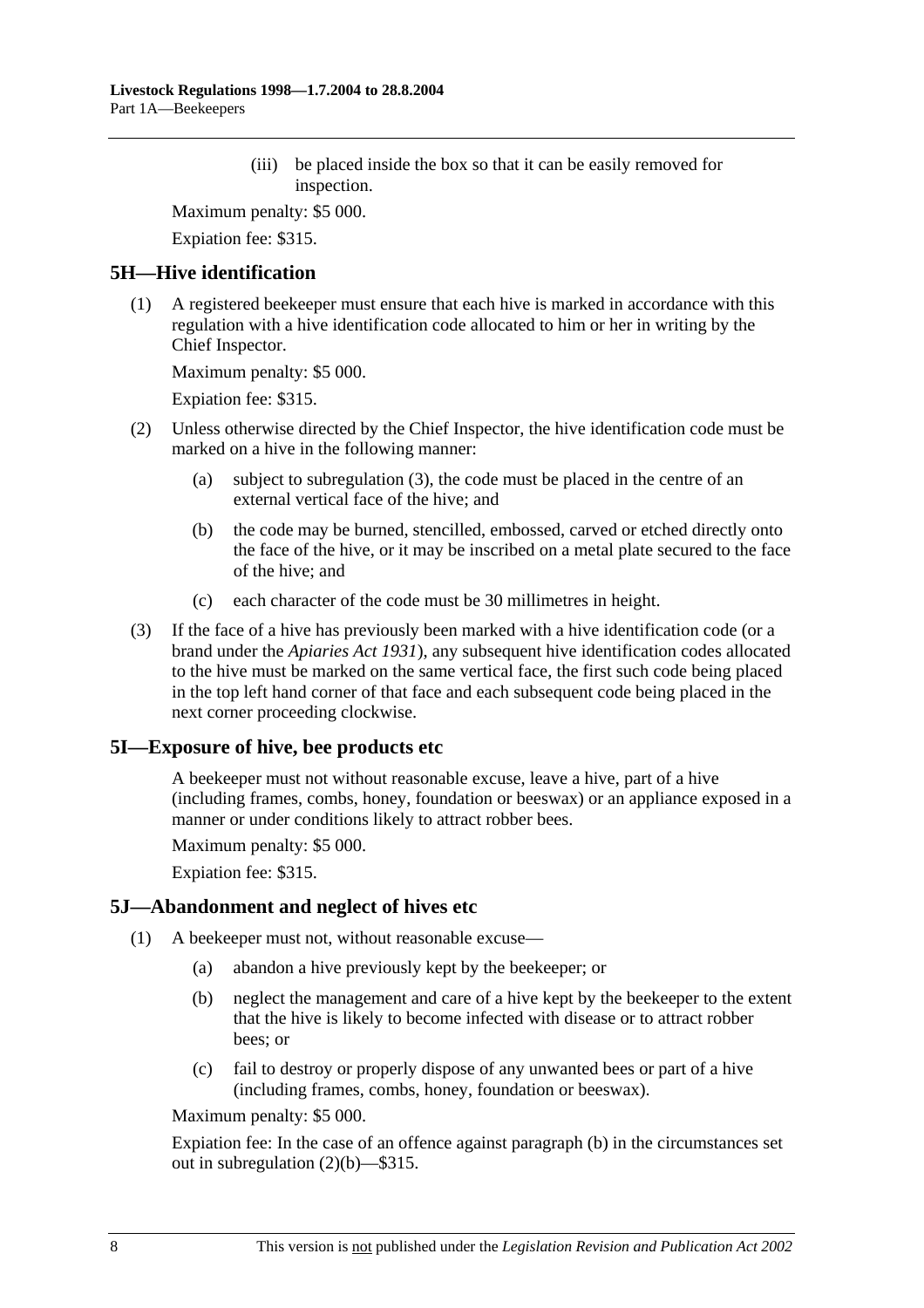- (2) Without limiting paragraph (b) of subregulation (1), a beekeeper will be taken to neglect the management and care of a hive to the extent referred to in that paragraph if—
	- (a) the hive is not examined for the presence of disease at least once in each 6 month period; or
	- (b) the hive is one of a number of hives comprising an apiary and at least three of the following conditions apply to the apiary:
		- (i) there is no source of water accessible to bees within 200 metres of a hive in the apiary;
		- (ii) the prescribed number of hives in the apiary are, or exhibit signs of having been, infested with wax moth;
		- (iii) the prescribed number of hives in the apiary are dead;
		- (iv) a hive or part of a hive in the apiary has been left exposed in a manner or under conditions likely to attract robber bees.
- (3) In proceedings for an offence against this regulation, hives located on the same holding will, in the absence of proof to the contrary, be taken to comprise an apiary.
- (4) In this regulation—

*apiary* means a number of hives managed together;

*prescribed number of hives* in an apiary means—

- (a) if the number of hives comprising the apiary is less than 10—one;
- (b) if the number of hives comprising the apiary is 10 or more—the number that is 10 per cent of the total number of hives comprising the apiary (ignoring any resulting fraction).
- (5) For the purposes of this regulation a hive is *dead* if a substantial number of the bees in the hive are dead.

### **Part 1B—Deer keepers**

#### **5K—Registration of deer keepers**

Deer are a prescribed class of livestock for the purposes of section 17 of the Act.

#### **5L—Term of registration and renewals**

- (1) Registration as a deer keeper is for a term of 2 years.
- (2) Registration as a deer keeper may be renewed from time to time for a further term of 2 years.
- (3) An application for renewal of registration as a deer keeper must—
	- (a) be made to the Chief Inspector; and
	- (b) be in the form and contain or be accompanied by the information required by the Chief Inspector; and
	- (c) be accompanied by the fee set out in Schedule 1.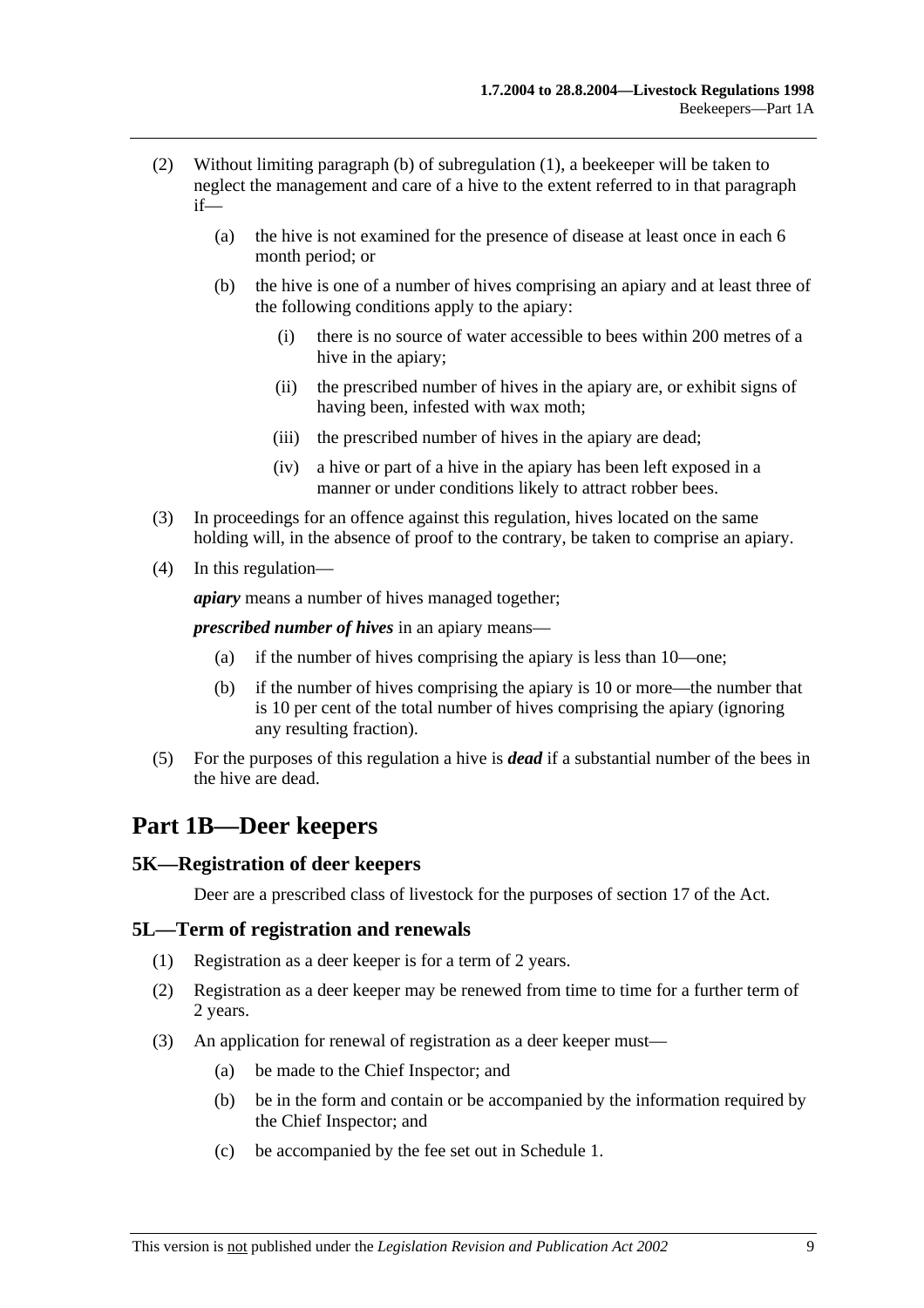## **Part 2—Artificial breeding**

#### **6—Prescribed class of livestock**

The following are prescribed classes of livestock for the purposes of the definition of *artificial breeding centre* in section 3 of the Act and for the purposes of section 19(1) of the Act:

- (a) cattle;
- (b) sheep;
- (c) goats;
- (d) pigs;
- (e) horses.

#### **7—Eligibility requirements for artificial breeding centre**

- (1) In determining whether to grant registration under section 18 of the Act to operate an artificial breeding centre, the Chief Inspector must have regard to—
	- (a) the suitability of the applicant to be granted registration; and
	- (b) the arrangements that the applicant has made to fulfil the obligations that may arise under these regulations; and
	- (c) the suitability of the premises for their purpose; and
	- (d) the standard of construction of the premises and the standard of the facilities and equipment on the premises; and
	- (e) the nature of the artificial breeding procedures to be carried out at the centre; and
	- (f) any other relevant matter.
- (2) If an application is made in respect of proposed premises, the Chief Inspector—
	- (a) must determine whether he or she will grant registration if the premises are completed substantially in accordance with the proposal and, if so, the conditions (if any) he or she will impose on the registration; and
	- (b) if he or she determines that registration will be granted in those circumstances, is bound by that decision.

#### **8—Conditions of registration of artificial breeding centre**

The following are conditions of registration under section 18 of the Act to operate an artificial breeding centre:

- (a) there must be compliance in relation to artificial breeding procedures performed by the centre with—
	- (i) the *Code of Practice for Australian Livestock Artificial Breeding Centres* published by the Australian Quarantine and Inspection Service, as in force from time to time; and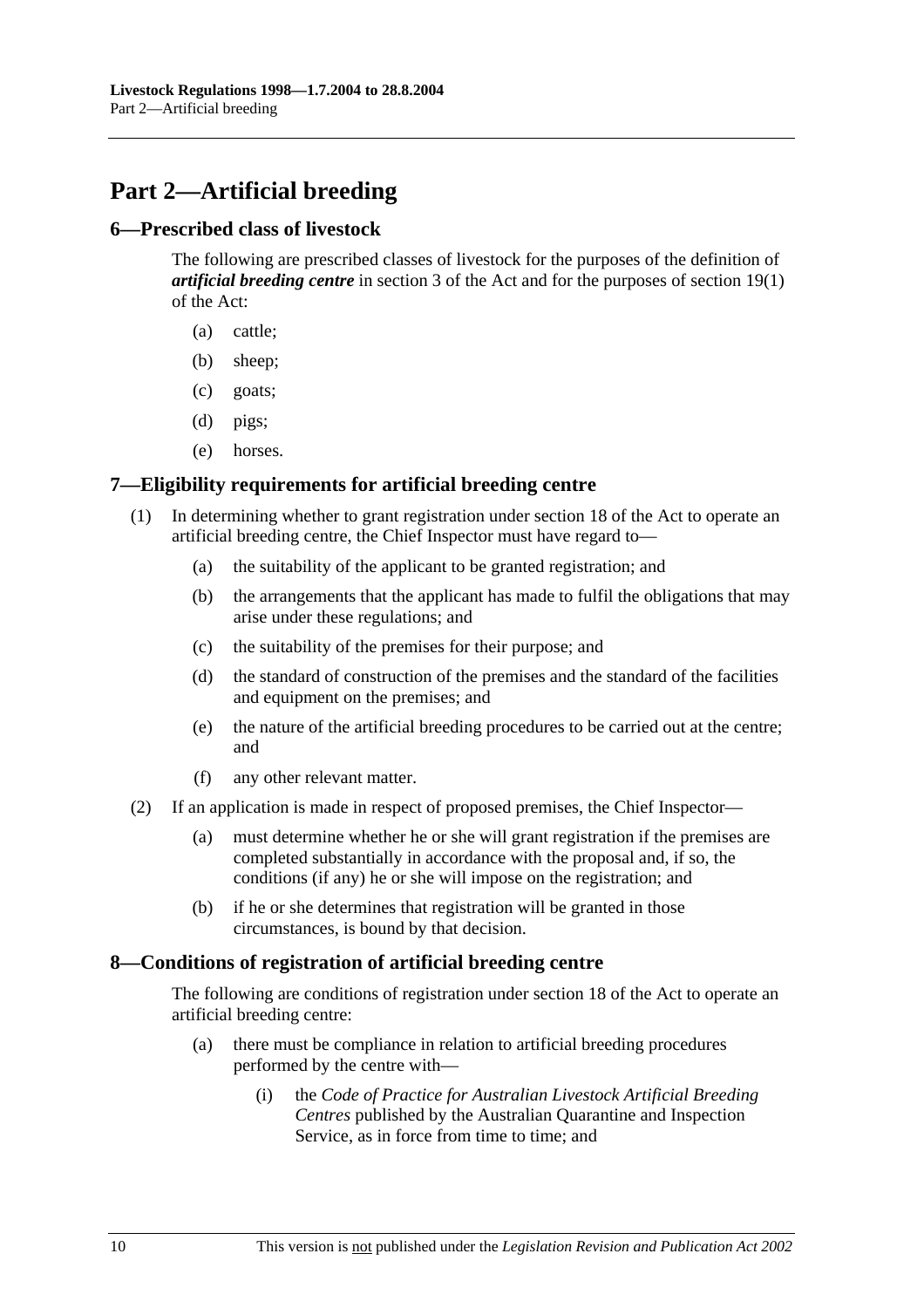- (ii) the *Minimum Health Standards for Stock Standing at Licensed or Approved Artificial Breeding Centres in Australia* published by the Australian Quarantine and Inspection Service, as in force from time to time;
- (b) the premises to which registration of an artificial breeding centre relates must not, without the approval of the Chief Inspector—
	- (i) be altered or extended;
	- (ii) be used for the carrying out of artificial breeding procedures not authorised by the registration;
- (c) the following records must be kept:
	- (i) records that ensure that the animal from which any semen or embryos have been collected and the place and date of collection can, at all times, be readily determined;
	- (ii) accurate records of all artificial breeding procedures carried out pursuant to the registration;
	- (iii) accurate records relating to the health of an animal from which semen or embryos have been collected pursuant to the registration.

#### **9—Eligibility requirements—artificial breeding procedures**

A person is not eligible to be registered under section 19 of the Act to perform an artificial breeding procedure unless the person—

- (a) is a fit and proper person to be registered; and
- (b) has qualifications and experience that the Chief Inspector considers appropriate having regard to the kind of procedures that the applicant would be authorised to perform if granted the registration.

#### **10—Conditions of registration—artificial breeding procedures**

- (1) The following categories of registration under section 19 of the Act may be granted:
	- (a) insemination of livestock—authorising the holder to carry out artificial insemination of livestock;
	- (b) semen collection and processing—authorising the holder to collect semen from livestock and process it;
	- (c) embryo collection and processing—authorising the holder to collect ova or embryos from livestock and process them.
- (2) The following are conditions of registration under section 19 of the Act:
	- (a) artificial breeding procedures not authorised by the registration must not be performed;
	- (b) the following records must be kept:
		- (i) records that ensure that the animal from which any semen or embryos have been collected and the place and date of collection can, at all times, be readily determined;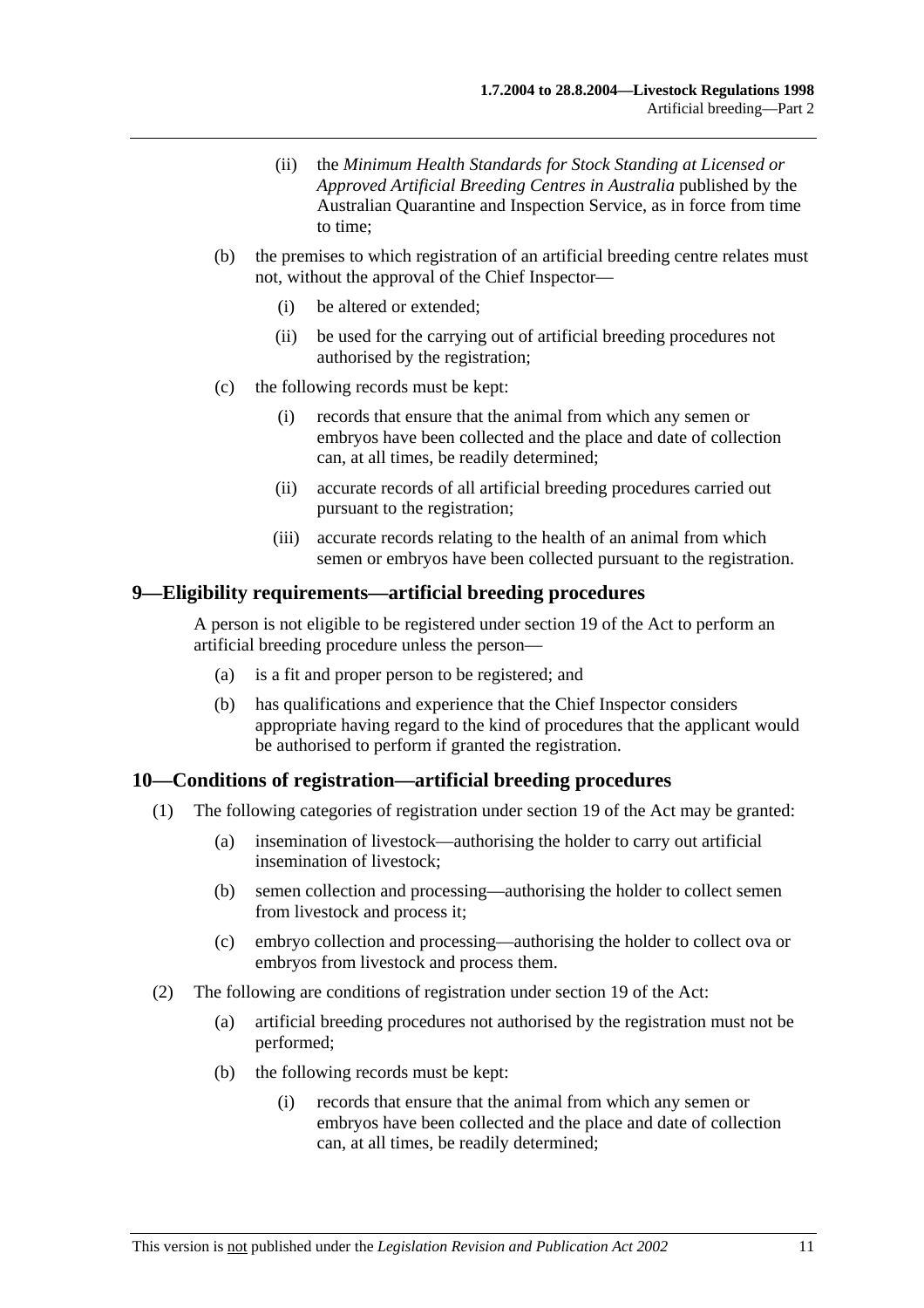- (ii) accurate records of all artificial breeding procedures carried out pursuant to the registration;
- (iii) accurate records relating to the health of an animal from which semen or embryos have been collected pursuant to the registration.

#### **11—Term of registration and renewals**

- (1) The term of registration of an artificial breeding centre or a person authorised to perform artificial breeding procedures is until 30 June in the third year after its grant.
- (2) Renewal of registration is for three years.

## **Part 3—Veterinary diagnostic laboratories**

#### **12—Eligibility requirements**

- (1) In determining whether to grant registration under section 20 of the Act to operate a veterinary diagnostic laboratory, the Chief Inspector must have regard to—
	- (a) the suitability of the applicant to be granted registration; and
	- (b) the arrangements that the applicant has made to fulfil the obligations that may arise under these regulations; and
	- (c) the suitability of the premises for their purpose; and
	- (d) the standard of construction of the premises and the standard of the facilities and equipment on the premises; and
	- (e) the nature of the examinations and tests to be carried out at the laboratory; and
	- (f) any other relevant matter.
- (2) If an application is made in respect of proposed premises, the Chief Inspector—
	- (a) must determine whether he or she will grant registration if the premises are completed substantially in accordance with the proposal and, if so, the conditions (if any) he or she will impose on the registration; and
	- (b) if he or she determines that registration will be granted in those circumstances, is bound by that decision.

#### **13—Conditions of registration**

Registration under section 20 of the Act of a veterinary diagnostic laboratory is subject to the following conditions:

 (a) the laboratory must be supervised by a person or persons approved by the Chief Inspector;

> In respect of the supervision of animal disease diagnosis carried out at the laboratory, the person must be a veterinary surgeon. In respect of the supervision of residue analysis carried out at the laboratory, the person must hold appropriate qualifications.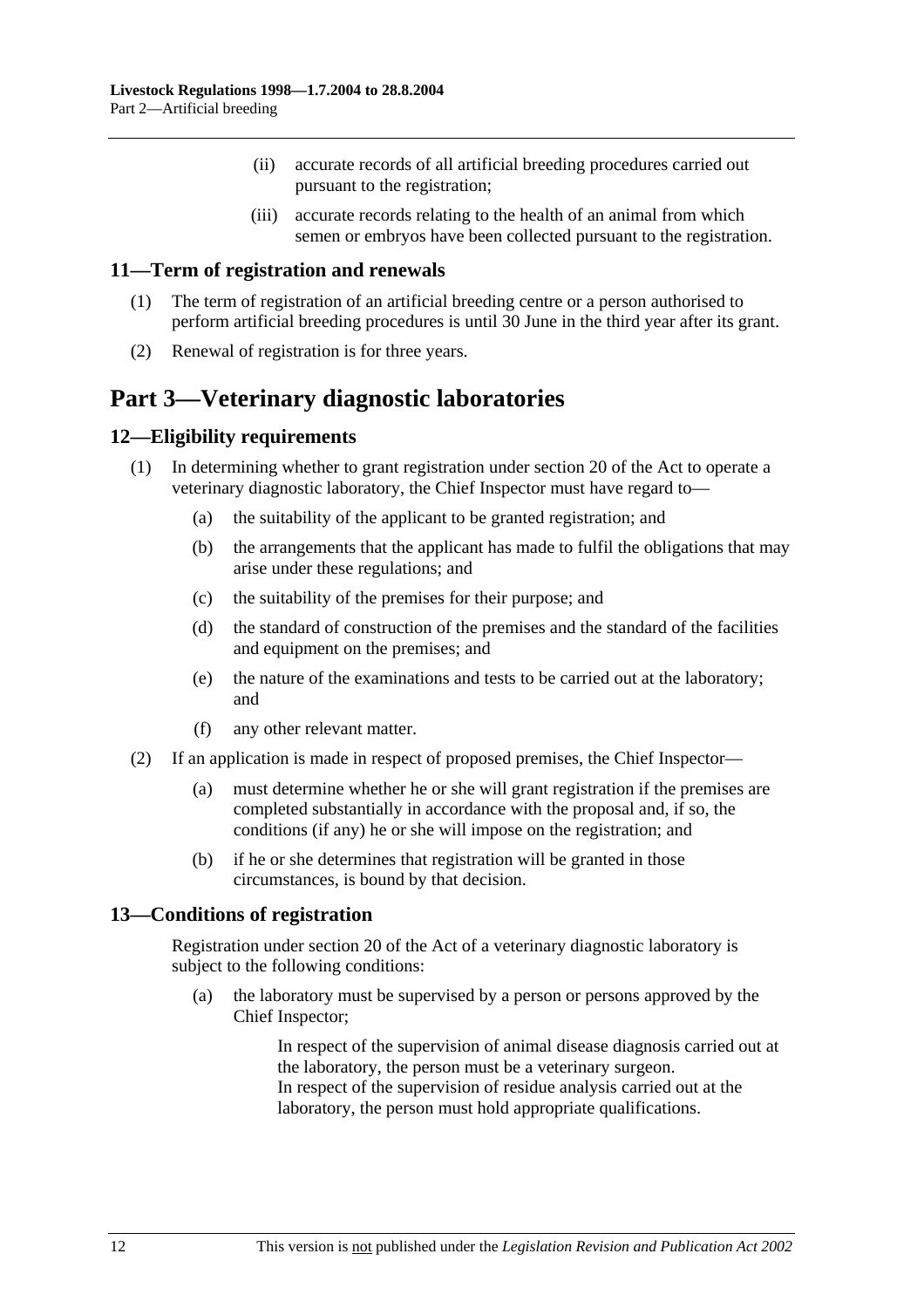- (b) the methods used at the laboratory for animal disease diagnosis must conform to the *Australian Standard Techniques for Animal Diseases* published for the Australian Agricultural Council (Standing Committee on Agriculture) by CSIRO Australia, as in force from time to time;
- (c) if a result from any test or analysis carried out at the laboratory indicates that any livestock or livestock product or other property is, or is likely to be, affected with a notifiable condition the result must be reported to the Chief Inspector by the quickest practicable means, together with such further information as the Chief Inspector may reasonably require;
- (d) records of results from each test or analysis carried out at the laboratory must be kept for a period of at least seven years;
- (e) a laboratory sample or specimen affected or reasonably suspected of being affected with a notifiable condition must not, without the approval of the Chief Inspector—
	- (i) be brought into the laboratory from interstate or overseas; or
	- (ii) be sent from the laboratory out of the State;
- (f) laboratory samples or specimens or records of results from a test or analysis carried out at the laboratory, must, at the request of the Chief Inspector, be provided to the Chief Inspector or a person nominated by the Chief;
- (g) the laboratory must participate in a quality assurance program approved by the Chief Inspector.

#### **14—Term of registration and renewals**

- (1) The term of registration of a veterinary diagnostic laboratory is until 30 June in the third year after registration is granted.
- (2) Renewal of registration is for 3 years.

### **Part 4—Vaccines**

#### **15—Sale or supply of vaccines**

- (1) A person must not sell or supply a vaccine for use on livestock unless—
	- (a) in the case of a class 1 vaccine—the sale or supply is to a veterinary surgeon, or to some other person approved by the Chief Inspector, for use by that person and the sale or supply has been approved by the Chief Inspector; or
	- (b) in the case of a class 2 vaccine—the sale or supply is to a veterinary surgeon, or to some other person approved by the Chief Inspector, for use by that person; or
	- (c) in any other case—
		- (i) the preparation or substance is registered under the *Agricultural and Veterinary Chemicals (South Australia) Act 1994*; or
		- (ii) the approval of the Chief Inspector has been obtained.

Maximum penalty: \$5 000.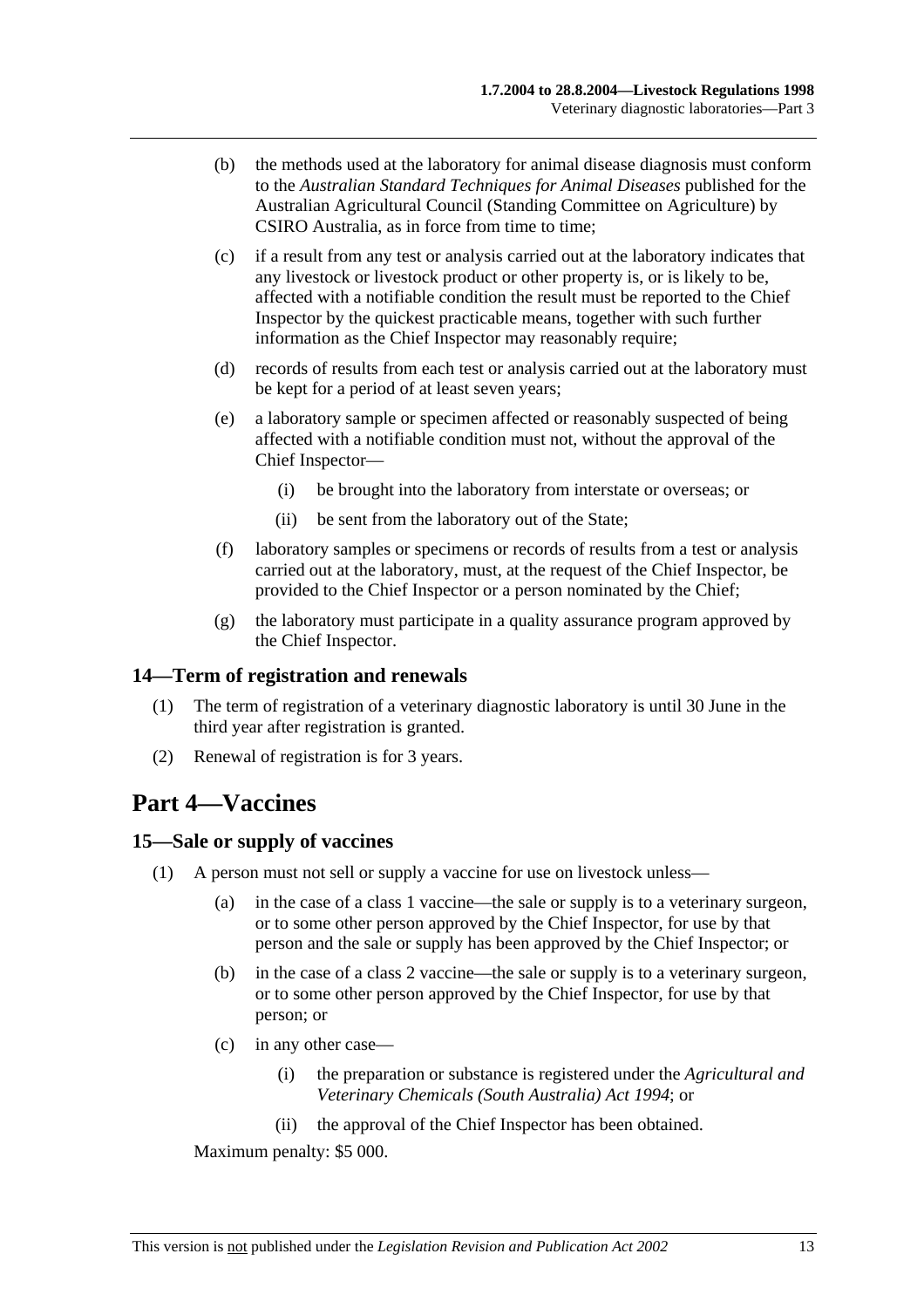(2) A person must not sell or supply a vaccine after the date (if any) specified on any label, covering, wrapping or container as the date after which the vaccine should not or must not be used on livestock.

Maximum penalty: \$2 500.

Expiation fee: \$210.

#### **16—Use of vaccines**

A person must not, without the approval of the Chief Inspector, use a class 1 or 2 vaccine on livestock unless the person is a veterinary surgeon.

Maximum penalty: \$5 000.

#### **17—Storage and disposal of vaccines**

A person who has in his or her possession, custody or control a vaccine intended for sale or supply must—

- (a) ensure that the vaccine is at all times stored in the manner, and at the temperature (if any) specified on any label, covering or wrapping by or under any law; and
- (b) dispose of the vaccine on, or as soon as possible after, the date (if any) specified on any label, covering, wrapping or container as the date after which the vaccine should not or must not be used on livestock.

Maximum penalty: \$2 500.

Expiation fee: \$210.

#### **18—Prohibition on use of diagnostic agents**

A person must not, without the approval of the Chief Inspector, use a diagnostic agent (including tuberculin, johnin, mallein or pullorum antigen).

Maximum penalty: \$2 500.

### **Part 5—Hormonal growth promotants**

#### **19—Method of treatment of cattle or buffalo with hormonal growth promotants**

A person must not treat cattle or buffalo with a hormonal growth promotant otherwise than by implanting the hormonal growth promotant under the skin behind the ear of the cattle or buffalo.

Maximum penalty: \$5 000.

Expiation fee: \$315.

#### **20—HGP earmarks**

- (1) If cattle or buffalo are not, immediately after treatment with a hormonal growth promotant, each marked with an earmark consisting of an equilateral triangle with sides 20 millimetres in length, punched through the centre of the left or right ear of the animal (an *HGP earmark*)—
	- (a) the owner of the cattle or buffalo; and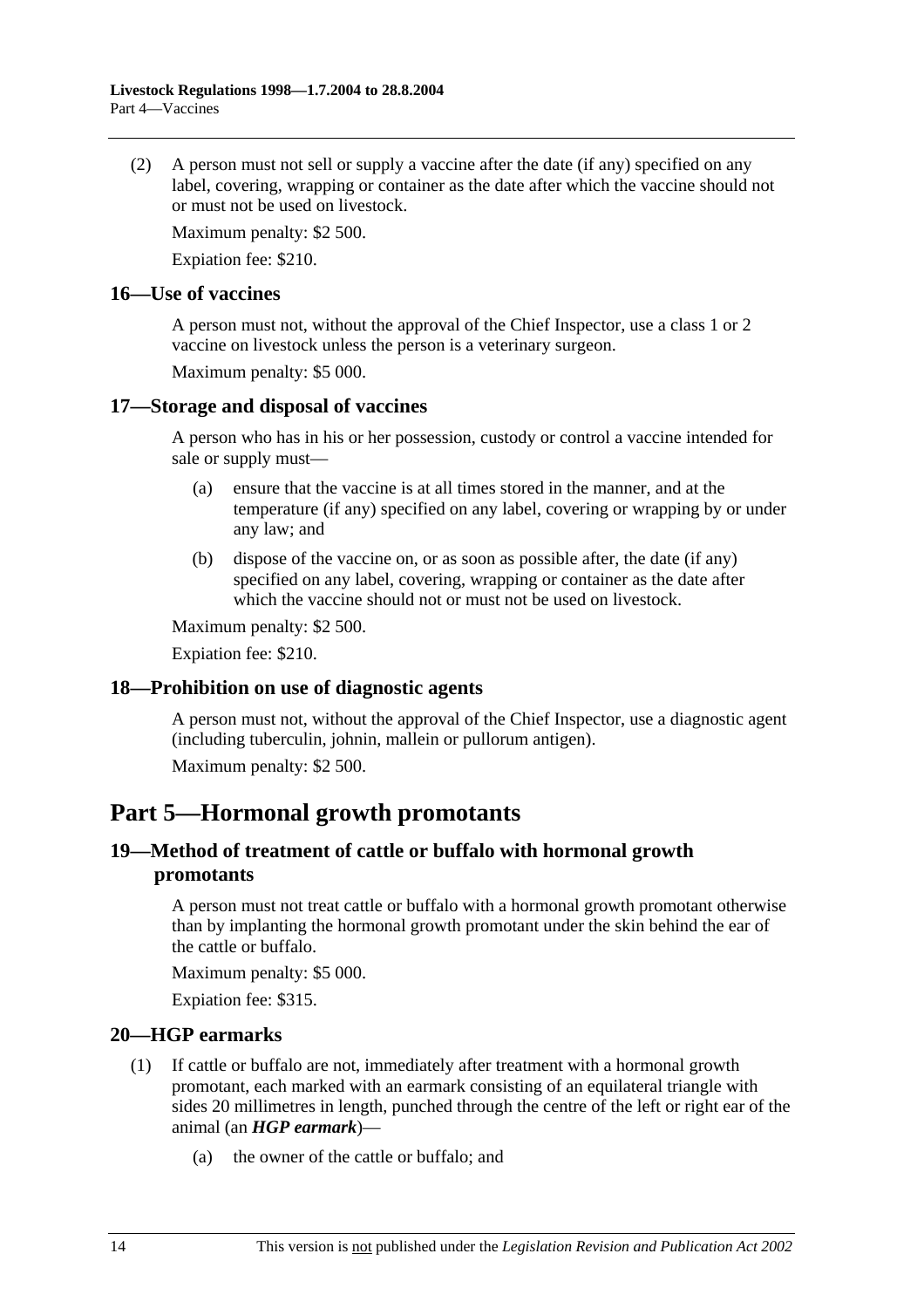(b) any other person responsible for the husbandry of the cattle or buffalo who treated the cattle or buffalo with the hormonal growth promotant, or caused or permitted the cattle or buffalo to be so treated,

are each guilty of an offence.

Maximum penalty: \$5 000.

Expiation fee: \$315.

 (2) Subregulation (1) does not apply in respect of an animal that already has an HGP earmark at the time of treatment with a hormonal growth promotant.

#### **21—HGP records**

The owner (or former owner) of cattle or buffalo that are treated with hormonal growth promotants must ensure that records are made, and retained for a period of not less than two years after the cattle or buffalo cease to be in his or her ownership, containing the following information:

- (a) in respect of each type of hormonal growth promotant obtained or used to treat cattle or buffalo—
	- (i) the date on which it was obtained; and
	- (ii) a description of its type; and
	- (iii) the name and address of the person from whom it was obtained; and
	- (iv) the number of doses obtained; and
- (b) in respect of each treatment of cattle or buffalo with each type of hormonal growth promotant—
	- (i) the date of the treatment; and
	- (ii) the breed or other description of each animal treated; and
	- (iii) the number of animals treated; and
	- (iv) a description of the type of hormonal growth promotant used for the treatment; and
	- (v) the number of doses of hormonal growth promotant used, lost or wasted in the course of the treatment; and
- (c) in respect of the disposal to some other person of cattle or buffalo treated with hormonal growth promotants—
	- (i) the number of animals disposed of; and
	- (ii) the breed or other description of each animal; and
	- (iii) the fact that the animals have been treated with hormonal growth promotants; and
	- (iv) the date of the disposal; and
	- (v) the name of that other person.

Maximum penalty: \$2 500.

Expiation fee: \$210.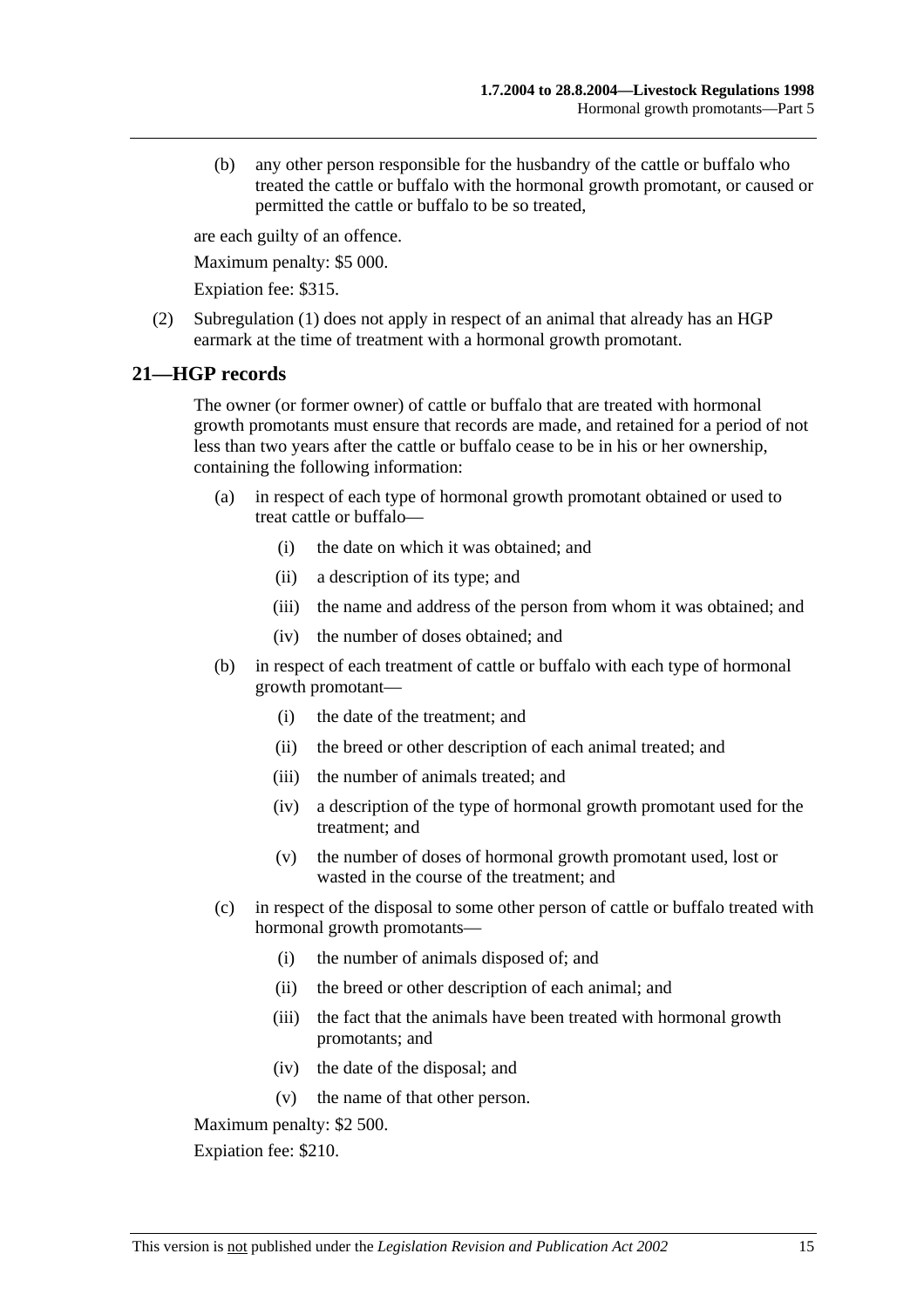#### **22—HGP free declarations**

- (1) A person must not make an HGP free declaration in respect of cattle or buffalo unless the person is—
	- (a) the owner of the cattle or buffalo; or
	- (b) a person responsible for the husbandry of the cattle or buffalo authorised by the owner to do so.

Maximum penalty: \$5 000.

Expiation fee: \$315.

 (2) A person must not make a statement that is false or misleading in a material particular (whether by reason of the inclusion or omission of any particular) in an HGP free declaration.

Maximum penalty/expiation fee:

(a) If the person made the statement knowing that it was false or misleading:

Maximum penalty—\$10 000.

(b) In any other case:

Maximum penalty—\$5 000.

Expiation fee—\$315.

- (3) For the purposes of subregulation (2), the statement in an HGP declaration that the cattle or buffalo have not been treated with hormonal growth promotants will be taken to be false if the cattle or buffalo have HGP earmarks.
- (4) A person must not make an HGP free declaration in respect of cattle or buffalo that have not been continuously in the same ownership since birth unless the current owner of the cattle or buffalo received an HGP free declaration or an HGP free invoice in respect of the cattle or buffalo when they came into his or her ownership.

Maximum penalty: \$5 000.

Expiation fee: \$315.

 (5) In proceedings for an offence against subregulation (4), the burden of proving that the current owner received an HGP free declaration or invoice in respect of the cattle or buffalo when they came into his or her ownership lies on the defendant.

#### **23—HGP free tags**

- (1) If HGP free tags are attached to cattle or buffalo that have HGP earmarks or, despite not having HGP earmarks, have been treated with hormonal growth promotants—
	- (a) the owner of the cattle or buffalo; and
	- (b) any other person responsible for the husbandry of the cattle or buffalo who attached the tags or caused or permitted the tags to be so attached,

are each guilty of an offence.

Maximum penalty:

If the owner or person responsible for the husbandry of the cattle or buffalo knows that the cattle or buffalo have been treated with hormonal growth promotants—\$10 000.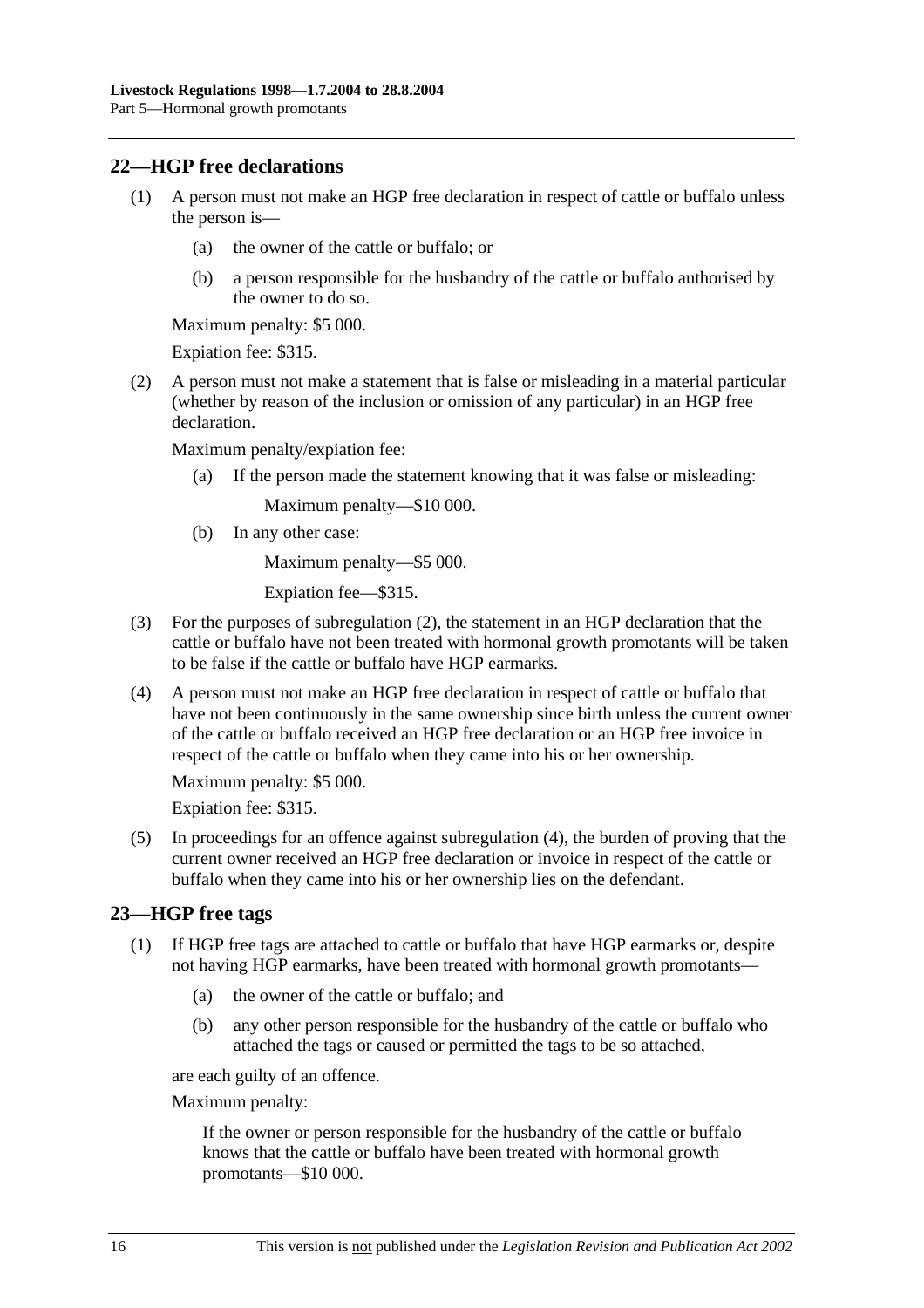In any other case—\$5 000.

- (2) If HGP free tags are attached to cattle or buffalo that have not been continuously in the same ownership since birth—
	- (a) the owner of the cattle or buffalo; and
	- (b) any other person responsible for the husbandry of the cattle or buffalo who attached or caused or permitted the tags to be so attached,

are each guilty of an offence unless the owner received an HGP free declaration or an HGP free invoice in respect of the cattle or buffalo when they came into his or her ownership.

Maximum penalty: \$5 000.

Expiation fee: \$315.

 (3) In proceedings for an offence against subregulation (2), the burden of proving that the owner received an HGP free declaration or invoice in respect of the cattle or buffalo when they came into his or her ownership lies on the defendant.

#### **24—HGP free invoices etc**

- (1) A stock agent must give to the purchaser of cattle or buffalo sold by the agent that are identified at the time of sale with HGP free tags either—
	- (a) an HGP free invoice; or
	- (b) if the stock agent has, in connection with the sale, received an HGP free declaration in respect of the cattle or buffalo—
		- (i) a copy of the declaration; and
		- (ii) if the declaration extends to cattle or buffalo not sold to the purchaser—an invoice that specifies the number and type of cattle or buffalo referred to in the declaration that have been sold to the purchaser (a *split lot invoice*).

Maximum penalty: \$2 500.

Expiation fee: \$210.

- (2) A stock agent must ensure that each HGP free invoice issued by the agent—
	- (a) specifies the number and type of cattle or buffalo that were identified at the time of sale with HGP free tags; and
	- (b) identifies the land on which the cattle or buffalo were pastured before removal for sale.

Maximum penalty: \$2 500.

Expiation fee: \$210.

 (3) A stock agent must retain for a period of not less than two years a copy of each HGP free invoice, HGP free declaration and split lot invoice given to a purchaser under this regulation.

Maximum penalty: \$2 500.

Expiation fee: \$210.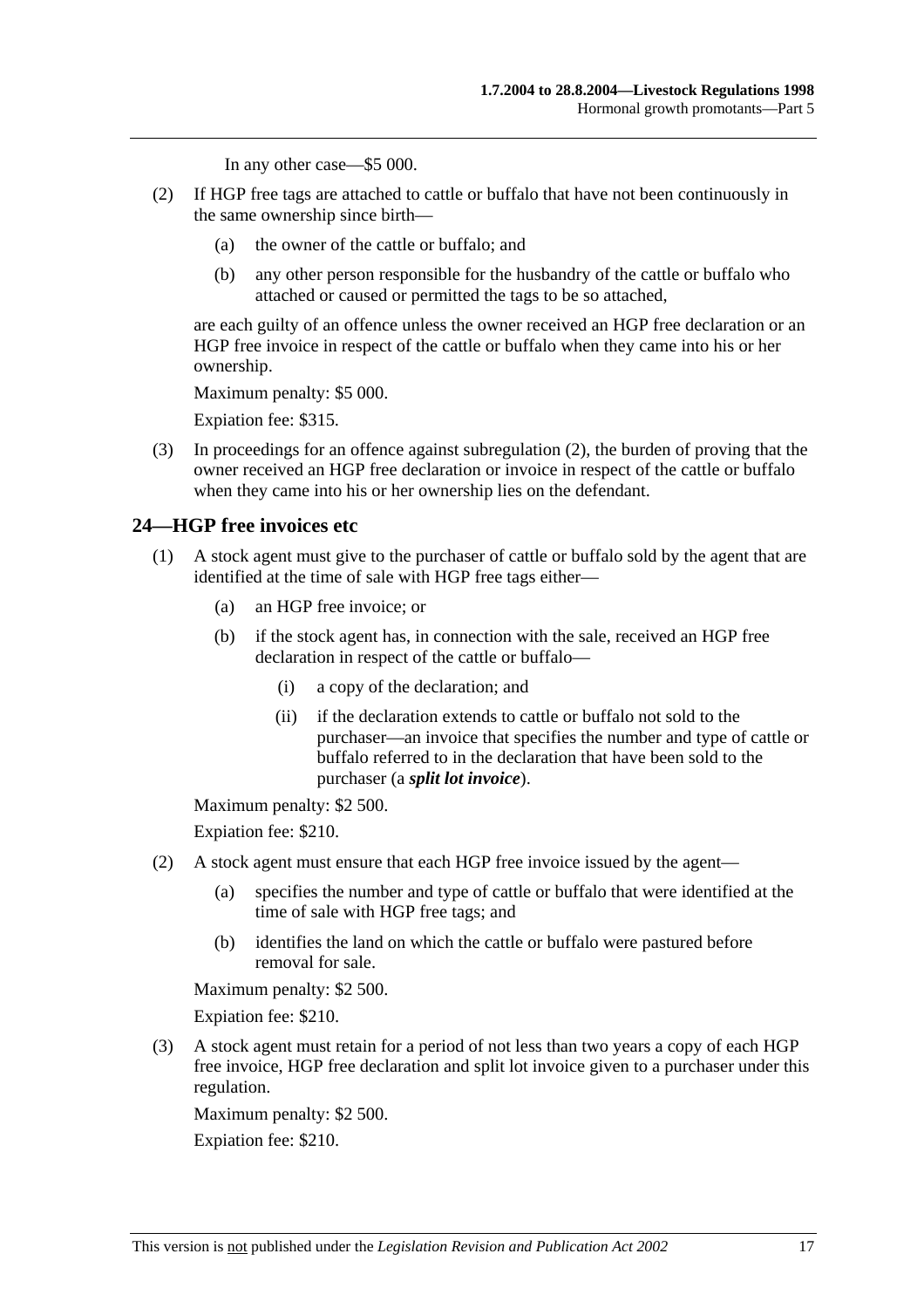## **Part 6—Livestock identification**

### **Division 1—Preliminary**

#### **26—Interpretation**

(1) In this Part—

*authorised manufacturer* means a person authorised by the Chief Inspector under regulation 29A to manufacture transaction tags, identification tags or permanent identification devices;

*authorised recycler* means a person authorised by the Chief Inspector under regulation 29A to recycle permanent identification devices;

*bobby calf* means a calf that is of or under six weeks of age;

#### *breeder* means—

- (a) an entire male animal; or
- (b) a female animal that is of or over 15 months of age;

*identification code*—see regulation 29;

*livestock* means cattle, buffalo and deer;

*livestock saleyard* includes any place where a public sale of livestock is conducted;

*national vendor declaration* means a vendor declaration of a kind designated, for the time being, by the Chief Inspector by notice in the Gazette as a national vendor declaration for the purposes of these regulations;

#### *owner* of land—

- (a) in relation to land alienated from the Crown in fee simple—means the owner of an estate in fee simple in the land;
- (b) in relation to land held from the Crown by lease, licence or agreement to purchase—means the lessee, licensee or purchaser;

*permanent identification device* means a device obtained from an authorised manufacturer or an authorised recycler for the permanent and individual identification of cattle or buffalo;

*prescribed database manager* means the person designated, for the time being, by the Chief Inspector by notice in the Gazette as the prescribed database manager for the purposes of these regulations.

 (2) The Chief Inspector may, by subsequent notice in the Gazette, vary or revoke a notice made for the purposes of a definition in subregulation (1).

### **Division 2—Identification of cattle and buffalo**

#### **27—Application of Division**

This Division applies only in relation to cattle and buffalo.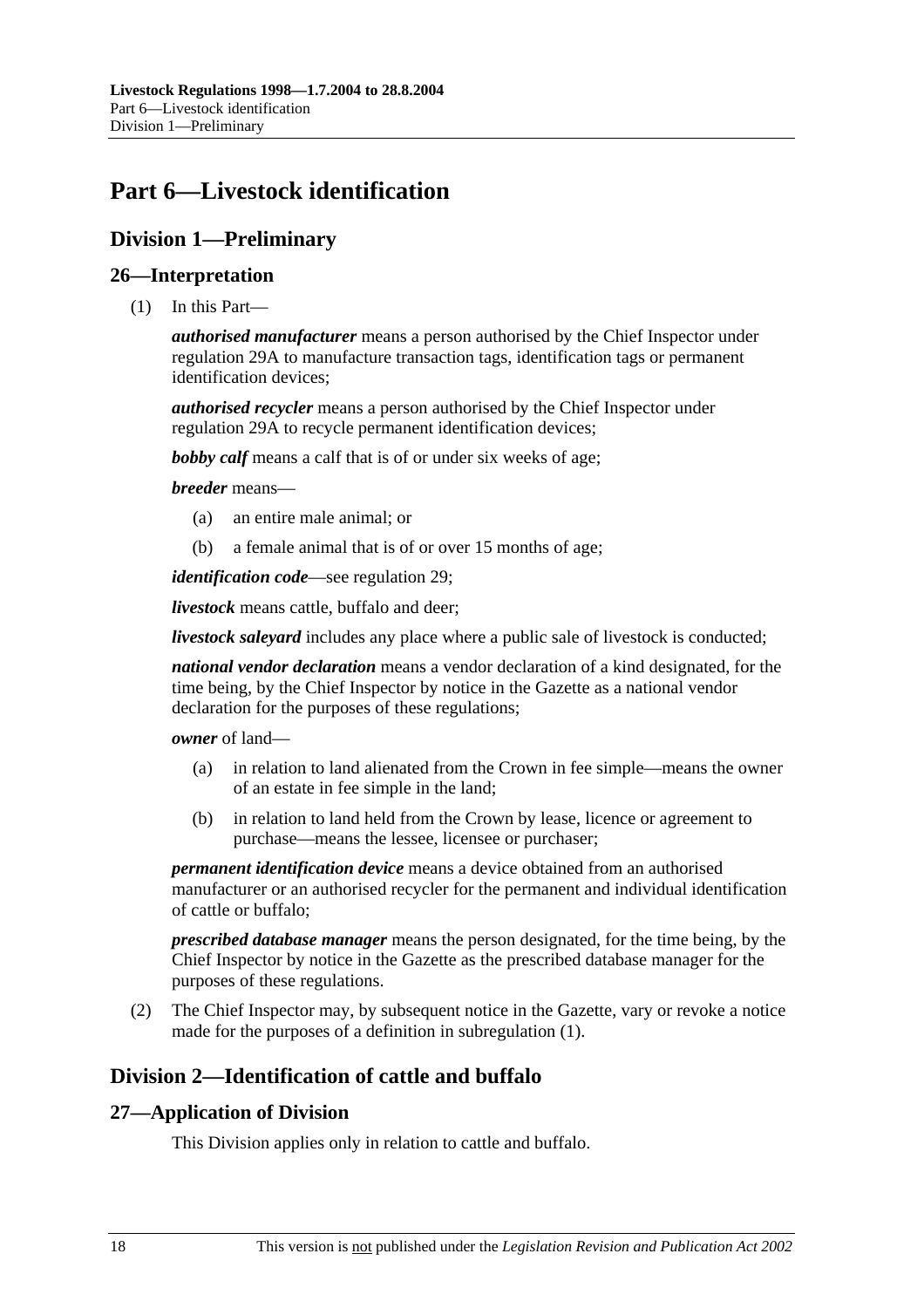#### **27A—Permanent identification devices and transaction tags**

- (1) Subject to this regulation, before an animal (other than a bobby calf) is removed from land on which it has been pastured, it must be identified by a permanent identification device.
- (2) Subject to this regulation, if—
	- (a) a bobby calf is not identified by a permanent identification device before it is removed from land on which it has been pastured since birth; and
	- (b) the calf is pastured on other land,

the animal must, within 30 days after being so pastured, be identified by a permanent identification device bearing the identification code of that other land.

- (3) Until 1 July 2005, subregulations (1) and (2) do not apply to animals born before 1 January 2004.
- (4) Until 1 July 2010, subregulation (1) does not apply to lots of 20 or more breeders consigned for immediate slaughter from the land on which they have been pastured since birth.
- (5) Before an animal not identified by a permanent identification device is removed from land on which it is pastured, it must be identified by a transaction tag.
- (6) If, without the authorisation of the Chief Inspector, an animal is not identified in accordance with this regulation, the owner of the animal is guilty of an offence.

Maximum penalty: \$5 000.

Expiation fee: \$315.

 (7) If, without the authorisation of the Chief Inspector, a permanent identification device or transaction tag is attached to or inserted in an animal and the device or tag bears the identification code of land other than land on which the animal is or was last pastured, the owner of the animal and any person who caused the device or tag to be so attached or inserted are each guilty of an offence.

Maximum penalty: \$5 000.

- (8) For the purposes of this regulation—
	- (a) an animal will only be taken to be identified by a permanent identification device if—
		- (i) a permanent identification device is attached to an ear of the animal; or
		- (ii) a permanent identification device is inserted in the animal and a tag, indicating that the animal has such a device inserted in it, is attached to an ear of the animal; and
	- (b) an animal will only be taken to be identified by a transaction tag if—
		- (i) a transaction tag is attached to the tail or an ear of the animal; and
		- (ii) the tag bears the identification code of—
			- (A) the land on which the animal is pastured; or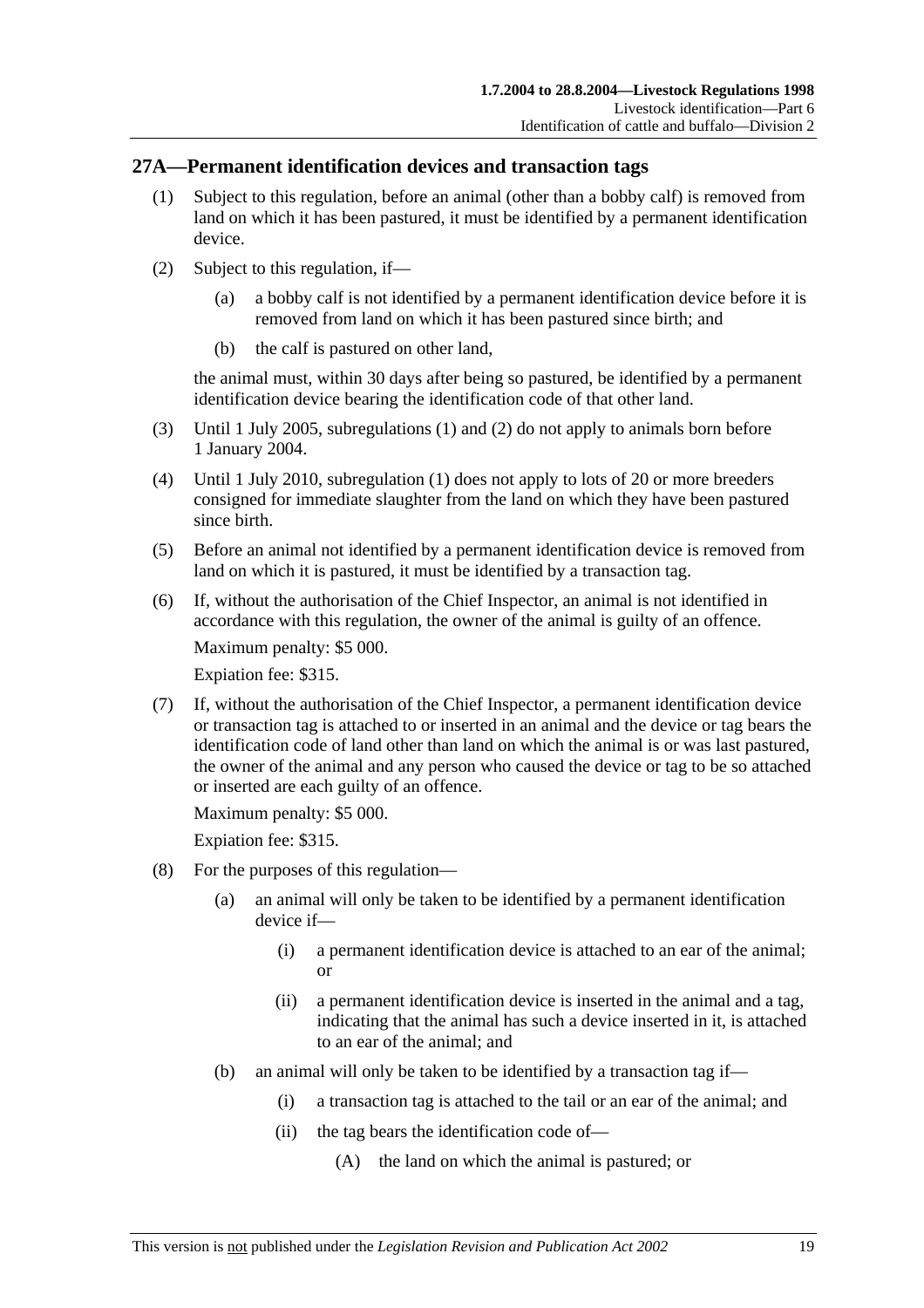- (B) if the animal has been pastured on that land for not more than 7 days—the land on which the animal was pastured immediately before being pastured on that land; and
- (c) an animal will not be regarded as being removed from land if it is moved from land to which an identification code applies to other land to which the same identification code applies.
- (9) For the purposes of subregulations (2) and (7), an animal will not be regarded as being pastured on land if it is pastured on the land for a period of not more than 7 days while awaiting slaughter, public sale or transport following public sale.

### **Division 3—Notification for purposes of national livestock identification scheme**

### **27B—Application of Division**

This Division applies only in relation to cattle or buffalo identified by permanent identification devices.

#### **27C—Notification when cattle or buffalo sold at public sale**

- (1) The operator of a livestock saleyard must, unless otherwise authorised by the Chief Inspector, within 7 days after the sale of an animal at the saleyard, notify the prescribed database manager of—
	- (a) the date of the sale of the animal; and
	- (b) the number of the animal's permanent identification device; and
	- (c) the identification code of the land on which the animal was last pastured before consignment for sale; and
	- $(d)$
- (i) if the identification code of land on which the animal is to be pastured following transport after sale has been provided to the operator, that identification code; or
- (ii) if such an identification code has not been provided to the operator, the identification code or the name and address of the purchaser of the animal or the stock agent acting on behalf of the purchaser (if any); and
- (e) if a national vendor declaration has been given in connection with the sale, the serial number of the declaration.

Maximum penalty: \$5 000.

- (2) If an animal purchased at a livestock saleyard is pastured on land and the identification code of the land has not been provided to the operator of the saleyard as referred to in subregulation  $(1)(d)(i)$ , the owner of the animal must, within 7 days after the animal is so pastured, notify the prescribed database manager of—
	- (a) the number of the animal's permanent identification device; and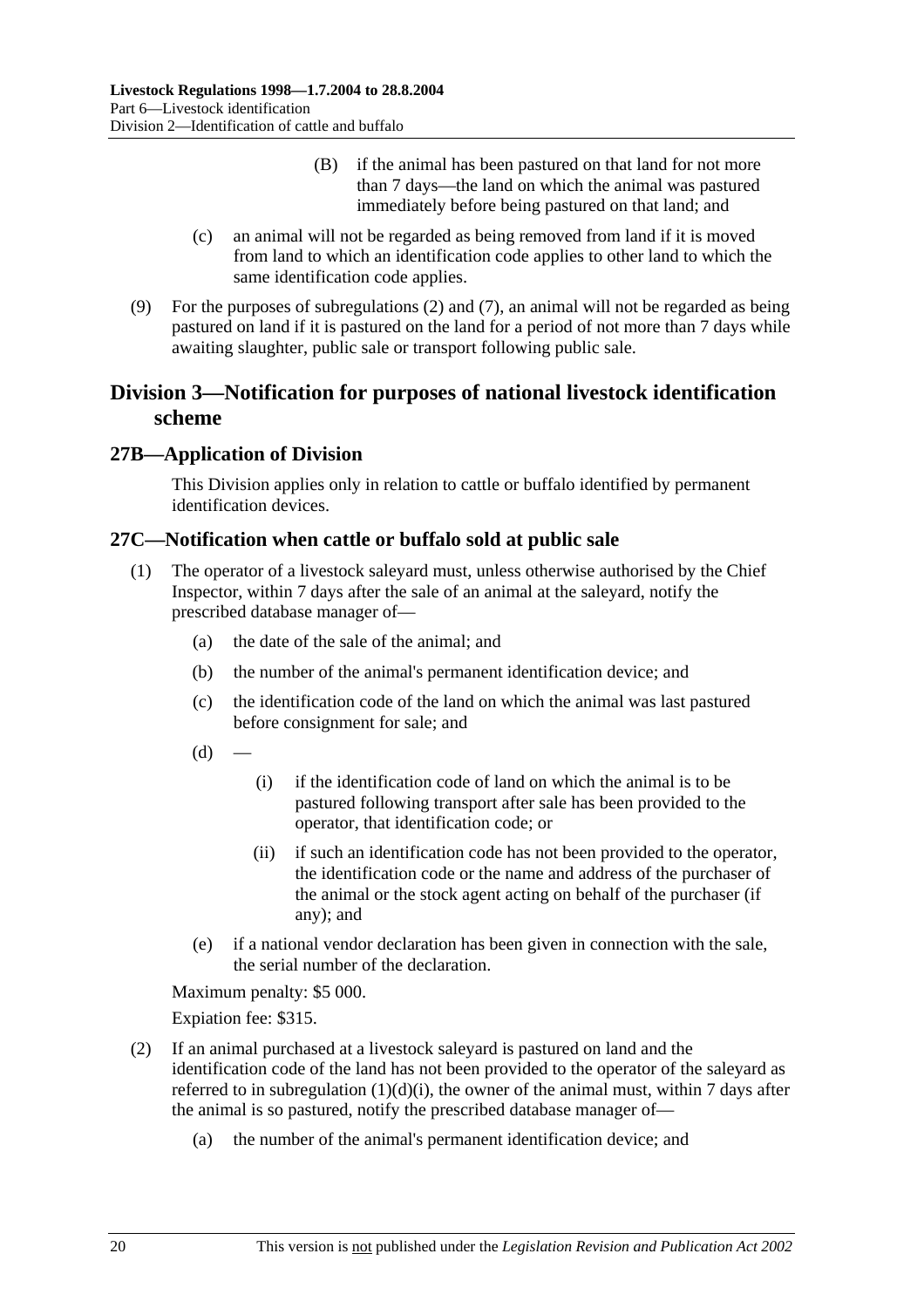(b) the identification code of the land.

Maximum penalty: \$5 000.

Expiation fee: \$315.

- (3) For the purposes of subregulation (2), an animal will not be regarded as being pastured on land if it is pastured on the land for a period of not more than 7 days while awaiting slaughter or transport following public sale.
- (4) It is not a defence to a charge of an offence against subregulation (2) to establish that an identification code had not previously been allotted to the land.

### **27D—Notification when cattle or buffalo slaughtered at abattoir**

The operator of an abattoir must, unless otherwise authorised by the Chief Inspector, within 7 days after slaughtering an animal, notify the prescribed database manager of—

- (a) the date of the slaughter of the animal; and
- (b) the number of the animal's permanent identification device; and
- (c) the identification code of the land on which the animal was last pastured before—
	- (i) in the case of an animal consigned for slaughter following public sale—consignment for sale;
	- (ii) in any other case—consignment for slaughter.

Maximum penalty: \$5 000.

Expiation fee: \$315.

### **27E—Notification when cattle or buffalo moved to different property**

- (1) If an animal is removed from land on which it is pastured and is pastured on other land, the person who owns the animal following the removal must, unless otherwise authorised by the Chief Inspector, within 7 days after the removal, notify the prescribed database manager of—
	- (a) the date of the removal of the animal; and
	- (b) the number of the animal's permanent identification device; and
	- (c) the identification code of the land from which the animal is removed (if the land has such a code); and
	- (d) the identification code of the land to which the animal is removed.

Maximum penalty: \$5 000.

- (2) For the purposes of this regulation—
	- (a) an animal will not be regarded as being removed from land if it is moved from land to which an identification code applies to other land to which the same identification code applies;
	- (b) an animal will not be regarded as being pastured on land if it is pastured on the land for a period of not more than 7 days while awaiting slaughter, public sale or transport following public sale.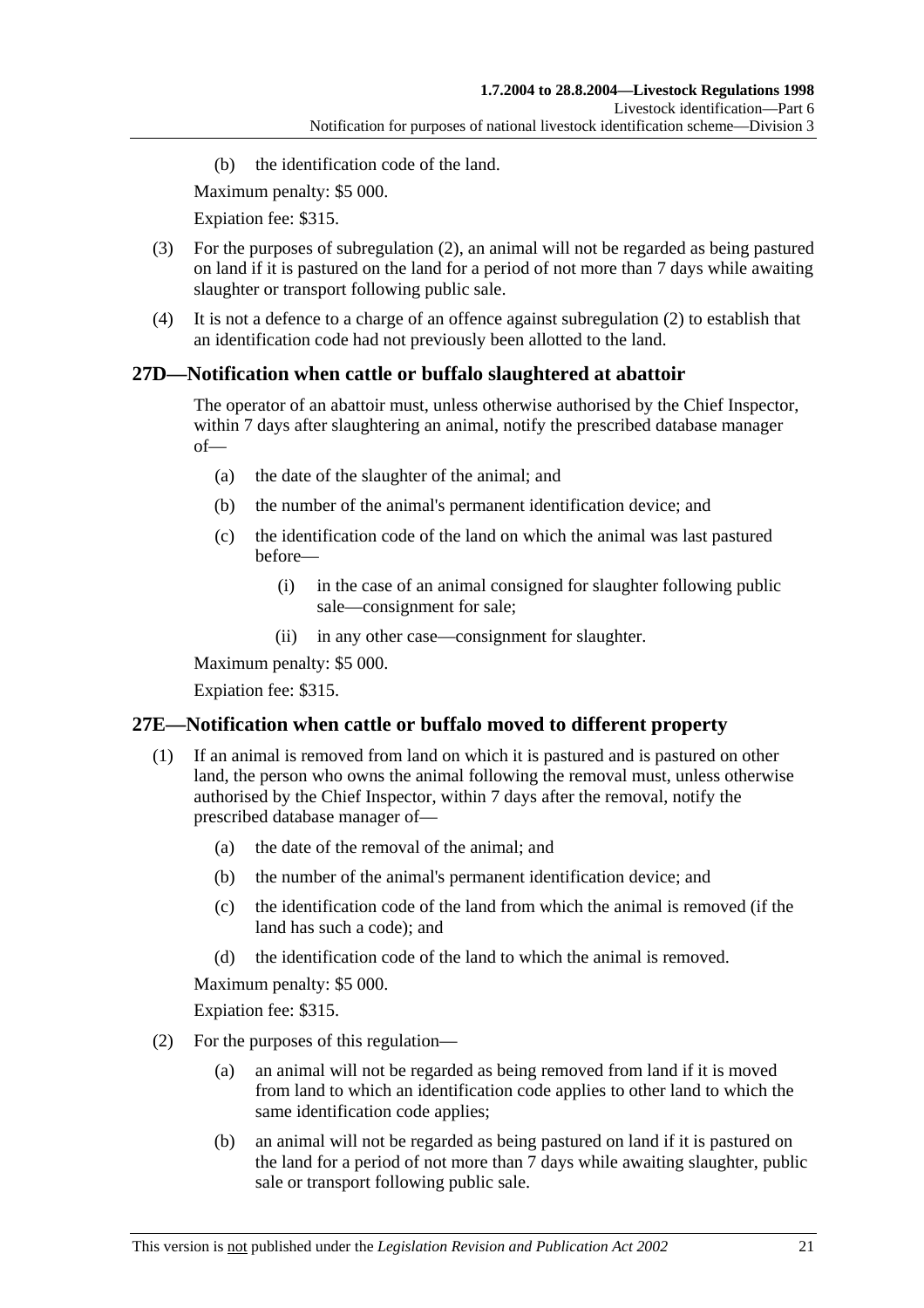(3) It is not a defence to a charge of an offence against subregulation  $(1)(d)$  to establish that an identification code had not previously been allotted to the land.

#### **27F—Manner of notifying prescribed database manager**

For the purposes of this Division, the prescribed database manager will only be taken to be notified if notified in a manner authorised by the prescribed database manager.

### **Division 4—Identification of deer**

#### **27G—Identification of deer**

 (1) A person who keeps deer must ensure that deer are not removed from land on which they are kept unless attached to the ear of each animal is an identification tag that bears the identification code of the land from which it is removed.

Maximum penalty: \$5 000.

Expiation fee: \$315.

 (2) Subregulation (1) does not apply in relation to the removal of an animal from land to which an identification code applies to land to which the same code applies.

### **Division 5—General**

#### **27H—Removal of livestock in contravention of this Part**

- (1) If an inspector suspects on reasonable grounds that a person has removed, or is about to remove, livestock from property in contravention of this Part, the inspector may—
	- (a) require the owner or person in charge of the animals to—
		- (i) muster them at or take them to a specified place convenient for inspecting or attaching transaction or identification tags to the animals;
		- (ii) attach permanent identification devices or transaction or identification tags to animals found not to be tagged or otherwise identified in accordance with this Part;
		- (iii) detain the animals at a specified place, or return the animals to the place from which they have been removed, until they are tagged or otherwise identified in accordance with this Part; and
	- (b) if the owner or person in charge refuses or fails to comply with such a requirement, take the action required to be taken, with or without assistance.
- (2) The Minister may recover costs and expenses reasonably incurred by an inspector under subregulation (1)(b) by action in a court of competent jurisdiction as a debt owed by the person of whom the requirement was made.

#### **28—Types of tags and devices**

- (1) A person must only attach to, or insert in, an animal a permanent identification device of the following kind:
	- (a) if the device is to be attached to or inserted in the animal on the property on which the animal was born—a device of a kind approved by the Chief Inspector as a breeder device; or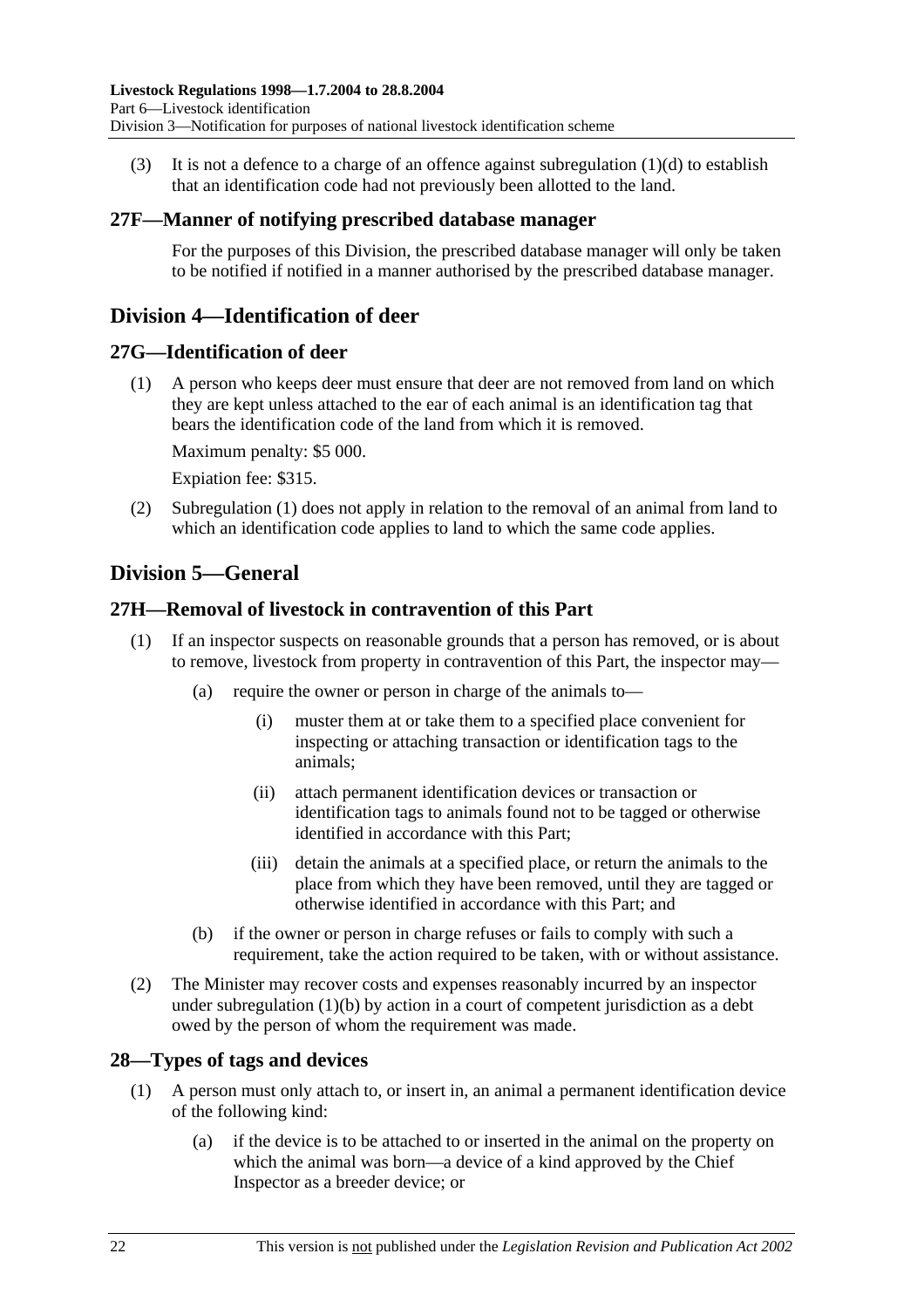(b) in any other case—a device of a kind approved by the Chief Inspector as a post-breeder device.

Maximum penalty: \$5 000.

Expiation fee: \$315.

 (2) A person must only attach to a bobby calf a transaction tag of a kind approved by the Chief Inspector as a bobby calf tag.

Maximum penalty: \$5 000.

Expiation fee: \$315.

#### **29—Identification codes**

- (1) The Chief Inspector may, on application, allot an identification code to—
	- (a) the owner or a purchaser of land or livestock; or
	- (b) a stock agent; or
	- (c) the operator of a saleyard; or
	- (d) the operator of an abattoir.
- (2) The Chief Inspector may, on allotting an identification code, designate that it is allotted to specified land.
- (3) The Chief Inspector may cancel an identification code—
	- (a) at the request of, or with the consent of, the person to whom the code is allotted; or
	- (b) in the case of a code allotted to specified land—
		- (i) at the request of the owner of the land or the owner of livestock pastured or kept on the land; or
		- (ii) if satisfied that no transaction or identification tags or permanent identification devices bearing the identification code of the land have been ordered in the preceding 3 years.
- (4) The Chief Inspector must give notice of any cancellation of an identification code under subregulation (3)(b) to the person to whom the code is allotted at his or her last known address.
- (5) The Chief Inspector must maintain a register of identification codes, including for each code details of the name and address of the person to whom the code is allotted and the land, if any, to which the code is allotted.
- (6) The register may contain other information that the Chief Inspector considers appropriate, such as further contact details of the person to whom the code is allotted or the identity and contact details of the registered proprietor of the land.
- (7) The Chief Inspector may make the register available—
	- (a) free of charge, to the prescribed database manager, a law enforcement agency or an agency that regulates matters relating to livestock in another jurisdiction; and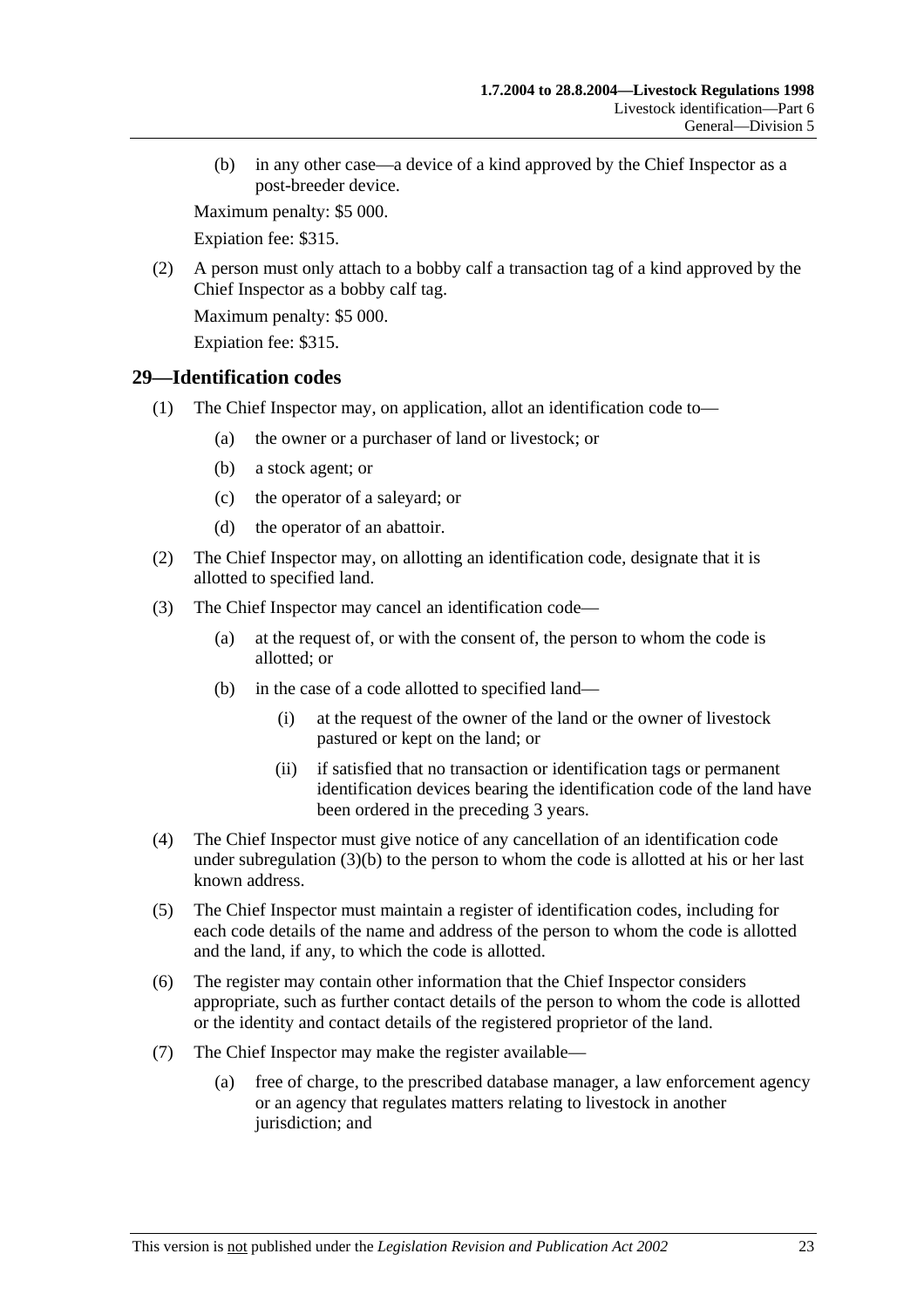(b) for the fee fixed in Schedule 1, to the operator of a saleyard or abattoir, a stock agent or any other person who has, in the opinion of the Chief Inspector, a legitimate interest in the information on the register.

#### **29A—Authorisation of manufacturers and recyclers**

The Chief Inspector may authorise a person—

- (a) to manufacture transaction or identification tags or permanent identification devices for the purposes of this Part; or
- (b) to recycle permanent identification devices for the purposes of this Part.

#### **29B—Supply of tags and devices**

An authorised manufacturer or authorised recycler—

- (a) may only supply transaction or identification tags or permanent identification devices to persons on receipt of an order form validated in a manner approved by the Chief Inspector; and
- (b) must—
	- (i) keep records of the persons to whom the tags or devices are supplied and the number and type of tags or devices supplied in respect of each identification code; and
	- (ii) at the request of an inspector or other person authorised in writing by the Chief Inspector, produce the records for inspection.

Maximum penalty: \$5 000.

Expiation fee: \$315.

#### **29C—Animal must not have more than one permanent identification device**

A person must not, without the authorisation of the Chief Inspector, attach to or insert in an animal a permanent identification device if the animal already has a permanent identification device attached to or inserted in it.

Maximum penalty: \$2 500.

Expiation fee: \$210.

#### **29D—Removal of permanent identification devices**

 (1) Subject to this regulation, a person must not remove a permanent identification device from an animal unless authorised to do so by the Chief Inspector.

Maximum penalty: \$5 000.

- (2) Subregulation (1) does not apply to an inspector or a person acting in the course of his or her duties at an abattoir.
- (3) The operator of an abattoir must ensure that all permanent identification devices removed from animals at the abattoir are, on a regular basis and in any event at least monthly—
	- (a) destroyed; or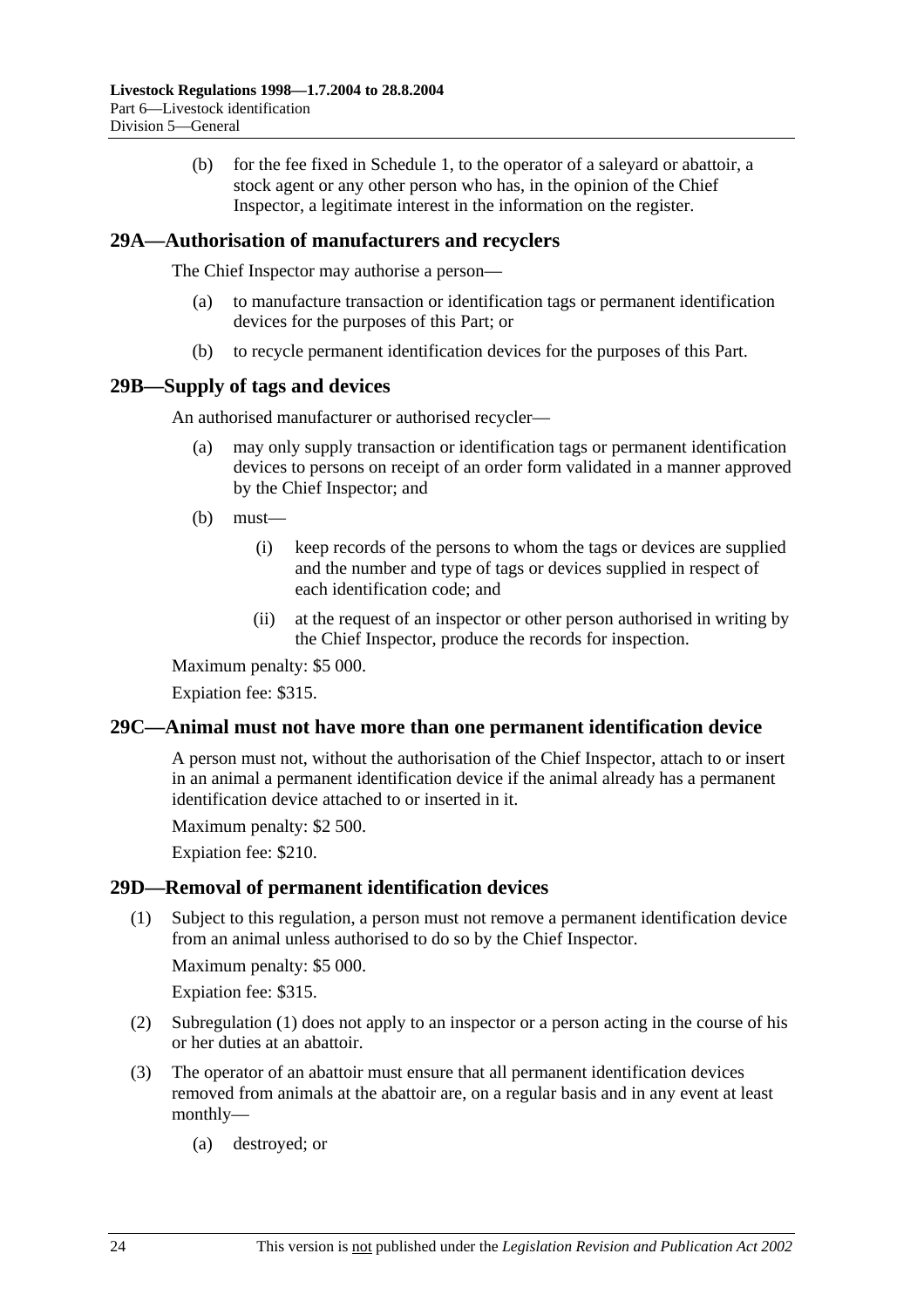(b) sent to an authorised recycler.

Maximum penalty: \$5 000.

Expiation fee: \$315.

#### **29E—Replacement of lost devices**

 $(1)$  If—

- (a) an animal has a permanent identification device attached to or inserted in it; and
- (b) the device is subsequently lost; and
- (c) a replacement permanent identification device is then attached to or inserted in the animal,

the person who attaches or inserts the replacement device must keep records which will enable the replacement device to be identified and must, at the request of an inspector, produce the records for inspection.

Maximum penalty: \$2 500.

Expiation fee: \$210.

 (2) A person must keep records required under subregulation (1) in relation to an animal for not less than two years after the date on which the animal dies or is otherwise disposed of by the person.

#### **29F—Offence to alter or deface tags and devices**

A person must not, without the authorisation of the Chief Inspector, alter or deface a transaction or identification tag or permanent identification device that is attached to or inserted in an animal.

Maximum penalty: \$5 000.

Expiation fee: \$315.

## **Part 7—Sheep lice**

#### **30—Offence if lice-infested sheep at market**

- (1) If lice-infested sheep are present at a market—
	- (a) the owner of the sheep; and
	- (b) any other person who consigned the sheep to the market,

are each guilty of an offence.

Maximum penalty: \$5 000.

- (2) It is a defence to a charge of an offence against subregulation  $(1)$  if it is proved—
	- (a) that the sheep (or an appropriate number of the sheep selected on an appropriate basis) had been properly inspected for the presence of lice by a person with suitable experience or training within 14 days before the sheep were taken to the market and no live lice were found in the course of the inspection; and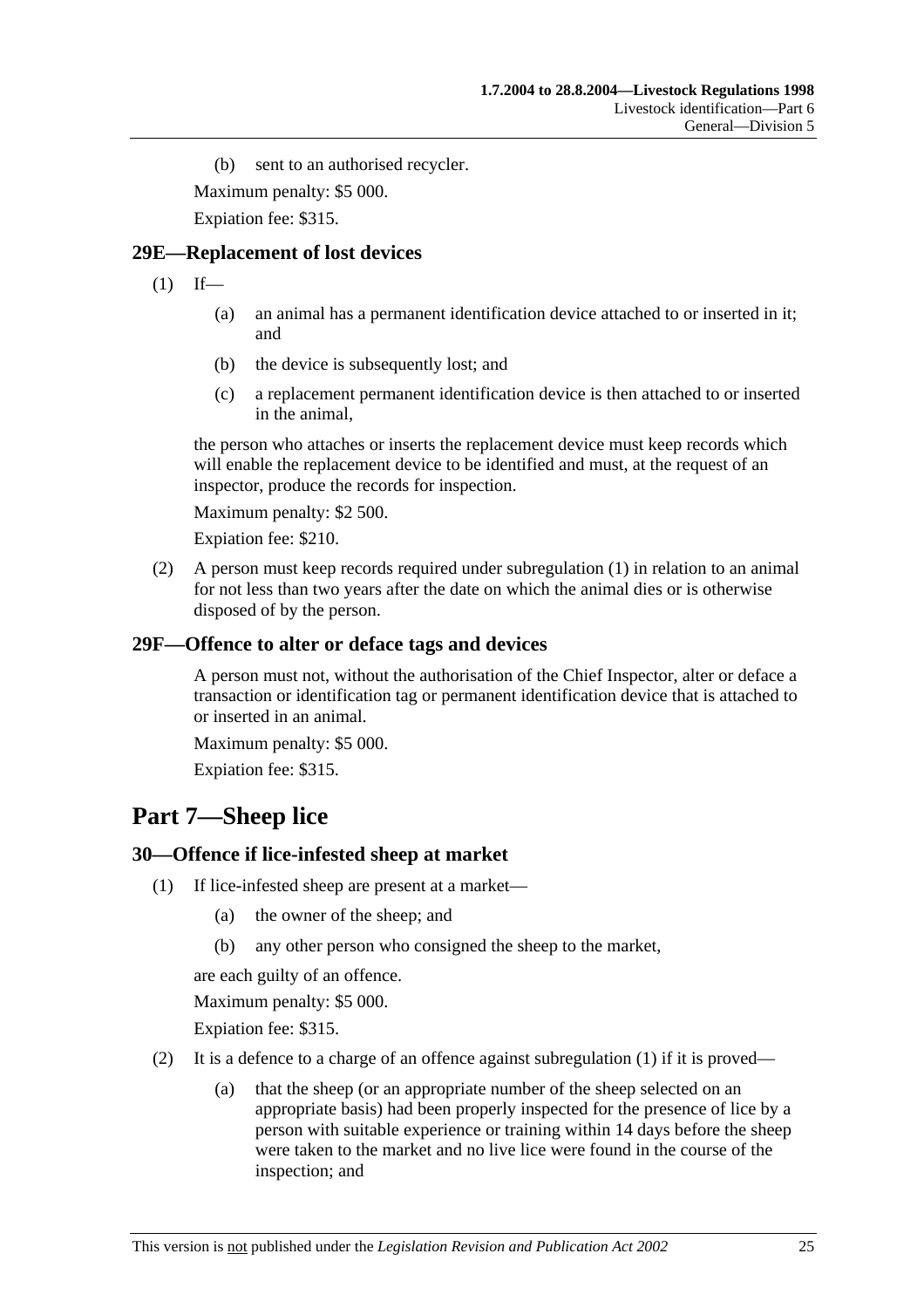- (b) that after the inspection and before being taken to the market the sheep were kept separate from sheep other than sheep similarly inspected during that period and found to be free of live lice.
- (3) In this regulation—

*market* means a market, fair, sale, show, parade or other gathering or competition at which sheep from different holdings are present (but does not include an abattoir).

#### **31—Offence if lice-infested sheep stray**

If lice-infested sheep stray, the owner of the sheep and any other person responsible for control of the sheep are each guilty of an offence.

Maximum penalty: \$5 000.

Expiation fee: \$315.

## **Part 7A—Vendor declarations**

#### **31A—Signing of vendor declarations**

A person must not sign a vendor declaration in connection with the sale or proposed sale of livestock unless the person is, or was immediately before the sale or consignment of the livestock for sale—

- (a) the owner of the livestock; or
- (b) a person responsible for the husbandry of the livestock authorised by the owner to do so.

Maximum penalty: \$5 000.

Expiation fee: \$315.

#### **31B—False or misleading vendor declarations**

A person must not make a statement that is false or misleading in a material particular (whether by reason of the inclusion or omission of any particular) in a vendor declaration.

Maximum penalty/expiation fee:

(a) If the person made the statement knowing that it was false or misleading:

Maximum penalty—\$10 000.

(b) In any other case:

Maximum penalty—\$5 000.

Expiation fee—\$315.

## **Part 8—Provision for funds under repealed Acts**

#### **32—Cattle Compensation Fund**

The amount in the Cattle Compensation Fund on the repeal of the *Cattle Compensation Act 1939* is to be paid into the South Australian Cattle Industry Fund established under the *Primary Industry Funding Schemes (Cattle Industry Fund) Regulations 2000* made under the *Primary Industry Funding Schemes Act 1998*.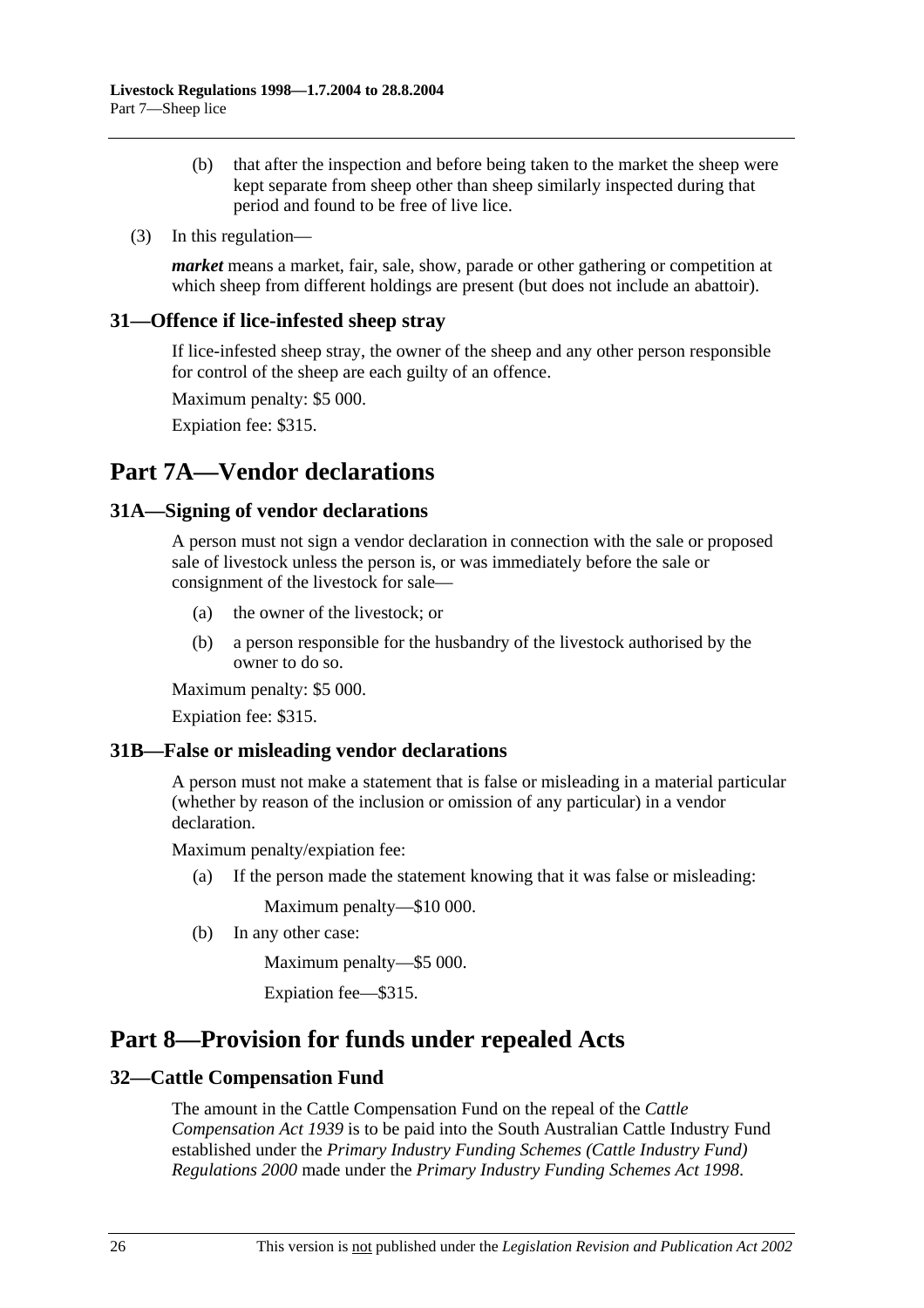#### **33—Beekeepers Compensation Fund**

The amount in the Beekeepers Compensation Fund established for the purposes of the *Apiaries Act 1931* on the repeal of that Act is to be paid into the South Australian Apiary Industry Fund established under the *Primary Industry Funding Schemes (Apiary Industry Fund) Regulations 2001* made under the *Primary Industry Funding Schemes Act 1998*.

#### **34—Swine Compensation Fund**

The amount in the Swine Compensation Fund on the repeal of the *Swine Compensation Act 1936* is to be paid into the South Australian Pig Industry Fund established under the *Primary Industry Funding Schemes (Pig Industry Fund) Regulations 2001* made under the *Primary Industry Funding Schemes Act 1998*.

#### **34A—Deer Keepers Compensation Fund**

The amount in the Deer Keepers Compensation Fund established for the purposes of the *Deer Keepers Act 1987* on the repeal of that Act is to be paid into the South Australian Deer Industry Fund established under the *Primary Industry Funding Schemes (Deer Industry Fund) Regulations 2002* made under the *Primary Industry Funding Schemes Act 1998*.

### **Part 9—Feeding of livestock**

#### **35—Feeding of animal material in certain circumstances**

- (1) A person must not—
	- (a) feed to ruminants or permit ruminants to feed on restricted animal material (whether or not the material has been rendered suitable for animal consumption); or
	- (b) dispose of restricted animal material (whether or not the material has been rendered suitable for animal consumption) in a manner that ruminants may gain access to it.

Maximum penalty: \$10 000.

(2) In this regulation—

*restricted animal material* means material that is derived, wholly or in part, from a vertebrate (other than a ruminant) but does not include milk, milk products, gelatine, tallow or extracted oils.

## **Schedule 1—Fees**

| A1 Application for registration or renewal of registration as a beekeeper                                                                |       |
|------------------------------------------------------------------------------------------------------------------------------------------|-------|
| No fee is payable if the bees are kept for the purposes of instruction in an<br>educational institution approved by the Chief Inspector. |       |
| B1 Application for registration or renewal of registration as a deer keeper                                                              | \$20  |
| Application for registration or renewal of registration of artificial breeding centre                                                    | \$250 |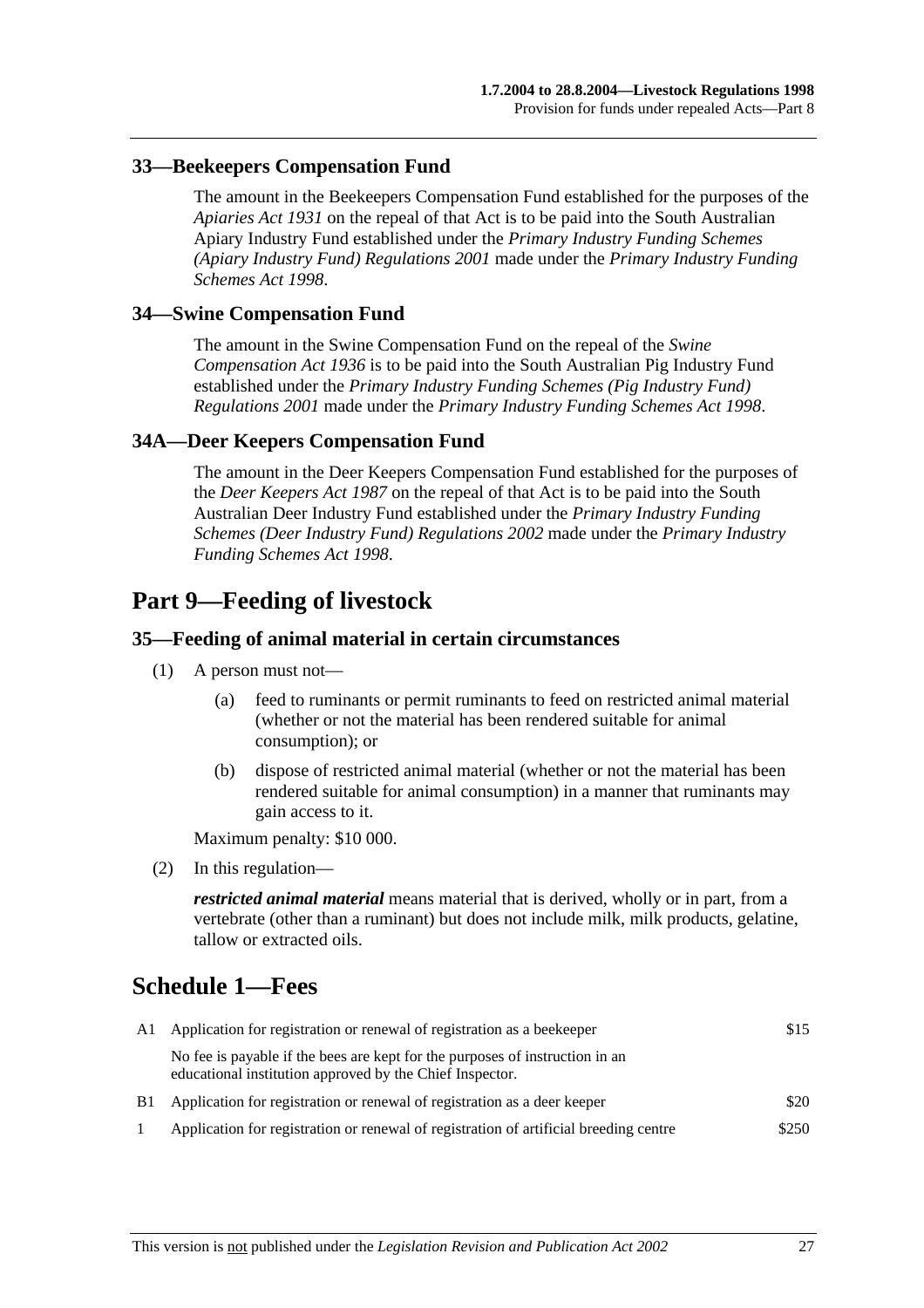| 2              | Application for registration or renewal of registration authorising artificial<br>breeding procedure                                                                                     | \$50                                                        |
|----------------|------------------------------------------------------------------------------------------------------------------------------------------------------------------------------------------|-------------------------------------------------------------|
|                | (The same fee applies in relation to an applicant for, or for renewal of, registration<br>authorising more than one category of artificial breeding procedure.)                          |                                                             |
| 3              | Application for registration or renewal of registration of diagnostic laboratory                                                                                                         | \$250                                                       |
| $\overline{4}$ | Replacement certificate of registration                                                                                                                                                  | \$20                                                        |
| 5              | For an extract from, or copy of, the register of identification codes<br>The Chief Inspector may waive or reduce this fee if he or she considers it<br>appropriate in the circumstances. | \$25 for each<br>code extracted to<br>a maximum of<br>\$150 |

# **Schedule 2—Transitional provisions**

#### **1—Continuation of registration of beekeepers**

A person who was immediately before the repeal of the *Apiaries Act 1931* registered under that Act as a beekeeper will, subject to the Act and these regulations, be taken to be registered as a beekeeper under section 17 of the Act until 28 February 2001.

#### **1A—Continuation of registration of deer keepers**

The owner of a deer farm that was immediately before the repeal of the *Deer Keepers Act 1987* registered under that Act will be taken to be registered as a deer keeper under section 17 of the *Livestock Act 1997* until the date on which the registration of the deer farm would have been due to expire.

### **2—Hive identification codes**

A brand allocated to a hive by the Chief Inspector under the repealed *Apiaries Act 1931* immediately before the commencement of these regulations will, on that commencement, be taken to be a hive identification code allocated to the hive under these regulations.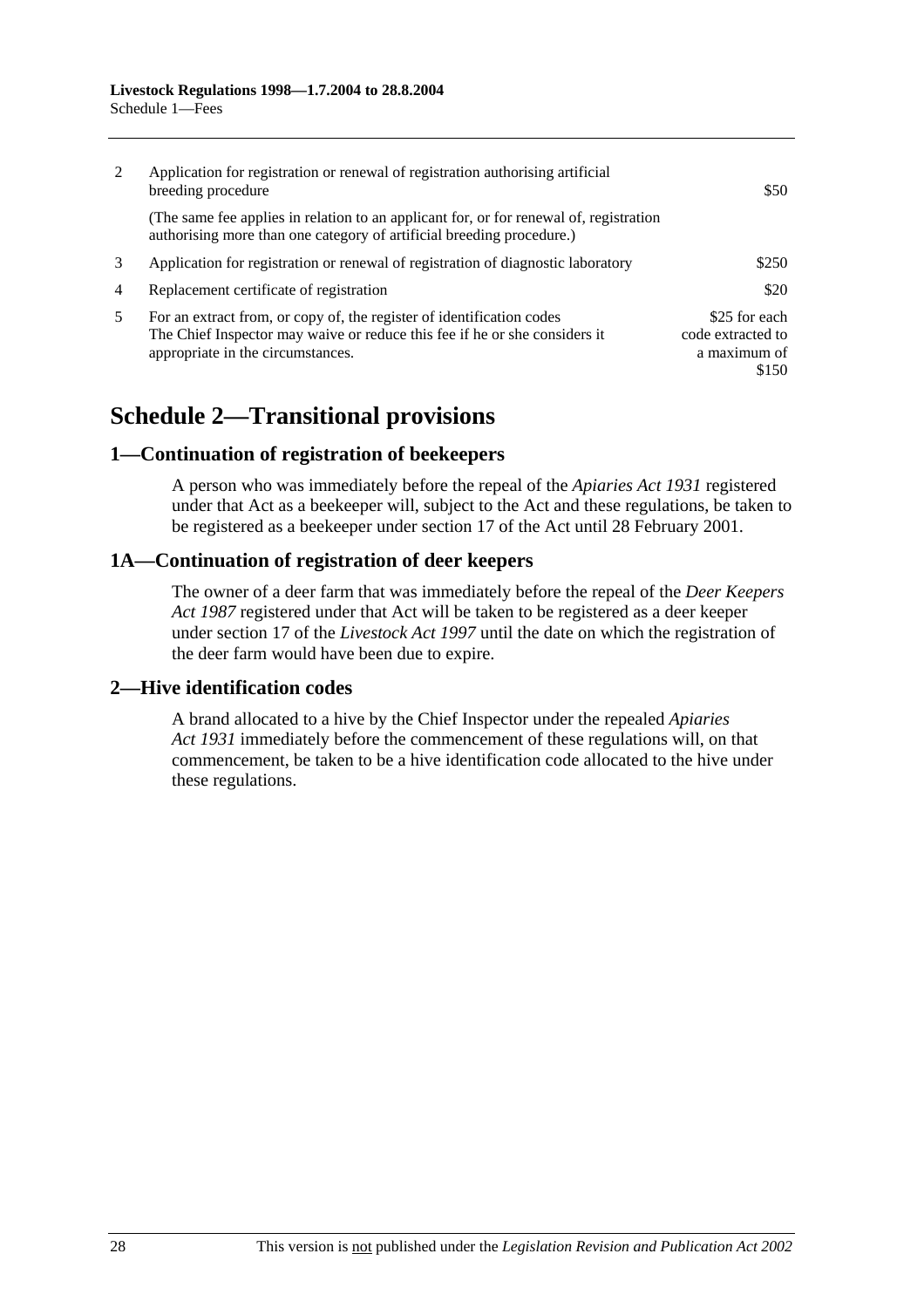## **Legislative history**

### **Notes**

 • For further information relating to the Act and subordinate legislation made under the Act see the Index of South Australian Statutes.

### **Legislation revoked by principal regulations**

The *Livestock Regulations 1998* revoked the following:

all regulations made under the Stock Act 1990

### **Principal regulations and variations**

New entries appear in bold.

| Year        | N <sub>o</sub> | Reference                | Commencement                                                                 |
|-------------|----------------|--------------------------|------------------------------------------------------------------------------|
| 1998        | -11            | Gazette 22.1.1998 p288   | 22.1.1998: r 2                                                               |
| 1999        | 20             | Gazette 25.3.1999 p1483  | $25.3.1999:$ r 2                                                             |
| 1999        | 210            | Gazette 28.10.1999 p2120 | 28.10.1999: r2                                                               |
| <b>2000</b> | -129           | Gazette 15.6.2000 p3286  | $1.7.2000:$ r 2                                                              |
| 2000        | 143            | Gazette 22.6.2000 p3373  | $1.7.2000$ : r 2                                                             |
| 2001 2      |                | Gazette 18.1.2001 p144   | $31.1.2001$ : r 2                                                            |
| 2001 5      |                | Gazette 25.1.2001 p320   | $25.1.2001$ : r 2                                                            |
| 2001        | 195            | Gazette 23.8.2001 p3274  | $1.10.2001$ : r 2                                                            |
| 2001        | 271            | Gazette 20.12.2001 p5670 | $20.12.2001:$ r 2                                                            |
| 2002        | - 173          | Gazette 29.8.2002 p3266  | $1.9.2002$ : r 2                                                             |
| 2004 8      |                | Gazette 12.2.2004 p467   | 12.2.2004 except Pt 6 Div 3 (rr 27B—27F) as<br>inserted by r 7–1.7.2004: r 2 |

### **Provisions varied**

New entries appear in bold.

Entries that relate to provisions that have been deleted appear in italics.

| Provision               | How varied                                                                | Commencement |
|-------------------------|---------------------------------------------------------------------------|--------------|
| Pt1                     |                                                                           |              |
| r2                      | omitted under the Legislation Revision and<br><b>Publication Act 2002</b> | 12.2.2004    |
| r <sub>3</sub>          | omitted under the Legislation Revision and<br>Publication Act 2002        | 12.2.2004    |
| r <sub>4</sub>          |                                                                           |              |
| deer                    | inserted by $173/2002$ r 4(a)                                             | 1.9.2002     |
| HGP earmark             | inserted by $20/1999$ r 3                                                 | 25.3.1999    |
| HGP free<br>declaration | inserted by $20/1999$ r 3                                                 | 25.3.1999    |
| HGP free invoice        | inserted by $20/1999$ r 3                                                 | 25.3.1999    |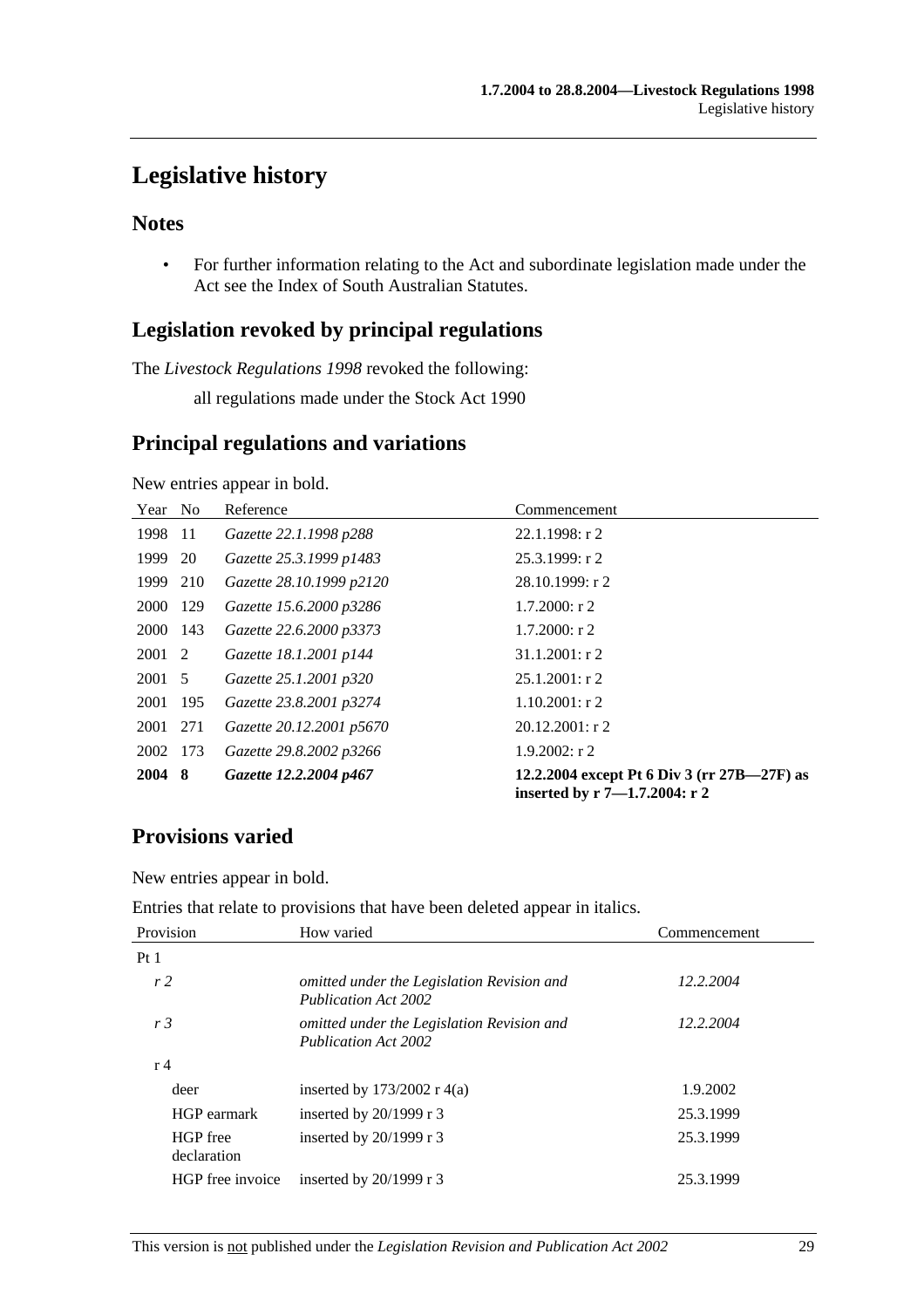#### **Livestock Regulations 1998—1.7.2004 to 28.8.2004**  Legislative history

| HGP free tag                            | inserted by 20/1999 r 3                        | 25.3.1999  |
|-----------------------------------------|------------------------------------------------|------------|
|                                         | substituted by $129/2000$ r 3(a)               | 1.7.2000   |
| identification tag                      | inserted by $173/2002$ r 4(b)                  | 1.9.2002   |
| transaction tag                         | inserted by $129/2000$ r 3(b)                  | 1.7.2000   |
|                                         | vendor declaration inserted by 5/2001 r 3      | 25.1.2001  |
| r <sub>5</sub>                          |                                                |            |
| r 5(1)                                  | r 5 redesignated as r 5(1) by 210/1999 r 3     | 28.10.1999 |
|                                         | varied by 271/2001 r 3(a)                      | 20.12.2001 |
| r 5(2)                                  | inserted by 210/1999 r 3                       | 28.10.1999 |
|                                         | varied by 271/2001 r 3(b)                      | 20.12.2001 |
|                                         | (c), (d) deleted by $271/2001$ r 3(c)          | 20.12.2001 |
| r 5A                                    | inserted by 129/2000 r 4                       | 1.7.2000   |
| Pt 1A                                   | inserted by 2/2001 r 4                         | 31.1.2001  |
| Pt 1B                                   | inserted by 173/2002 r 5                       | 1.9.2002   |
| $Pt\,5$                                 |                                                |            |
| $rr 20 - 24$                            | substituted by 20/1999 r 4                     | 25.3.1999  |
| r 22                                    |                                                |            |
| r 22(2)                                 | substituted by 5/2001 r 4                      | 25.1.2001  |
| r25                                     | deleted by 20/1999 r 4                         | 25.3.1999  |
| Pt 6 before substitution<br>by 129/2000 | varied by 20/1999 r 5                          | 25.3.1999  |
| Pt $6$                                  | substituted by 129/2000 r 5                    | 25.3.2000  |
| Pt 6 Div 1                              |                                                |            |
| heading                                 | inserted by 8/2004 r 5                         | 12.2.2004  |
| r 26                                    |                                                |            |
| r 26(1)                                 | r 26 redesignated as r 26(1) by 8/2004 r 6(5)  | 12.2.2004  |
| authorised<br>manufacturer              | varied by 173/2002 r 6(a)                      | 1.9.2002   |
| breeder                                 | inserted by $8/2004$ r6(1)                     | 12.2.2004  |
|                                         | identification code inserted by $8/2004$ r6(1) | 12.2.2004  |
| livestock                               | varied by 173/2002 r 6(b)                      | 1.9.2002   |
| livestock saleyard                      | inserted by $8/2004$ r $6(2)$                  | 12.2.2004  |
| national vendor<br>declaration          | inserted by $8/2004$ r $6(2)$                  | 12.2.2004  |
| permanent<br>identification<br>device   | varied by 173/2002 r 6(c)                      | 1.9.2002   |
| prescribed<br>database manager          | inserted by $8/2004$ r $6(3)$                  | 12.2.2004  |
| property<br>identification code         | deleted by $8/2004$ r $6(4)$                   | 12.2.2004  |
| r 26(2)                                 | inserted by $8/2004$ r $6(5)$                  | 12.2.2004  |
| r27                                     |                                                |            |
| r 27(1)                                 | varied by 173/2002 r $7(a)$                    | 1.9.2002   |
| $r 27(4)$ and (5)                       | deleted by 173/2002 r 7(b)                     | 1.9.2002   |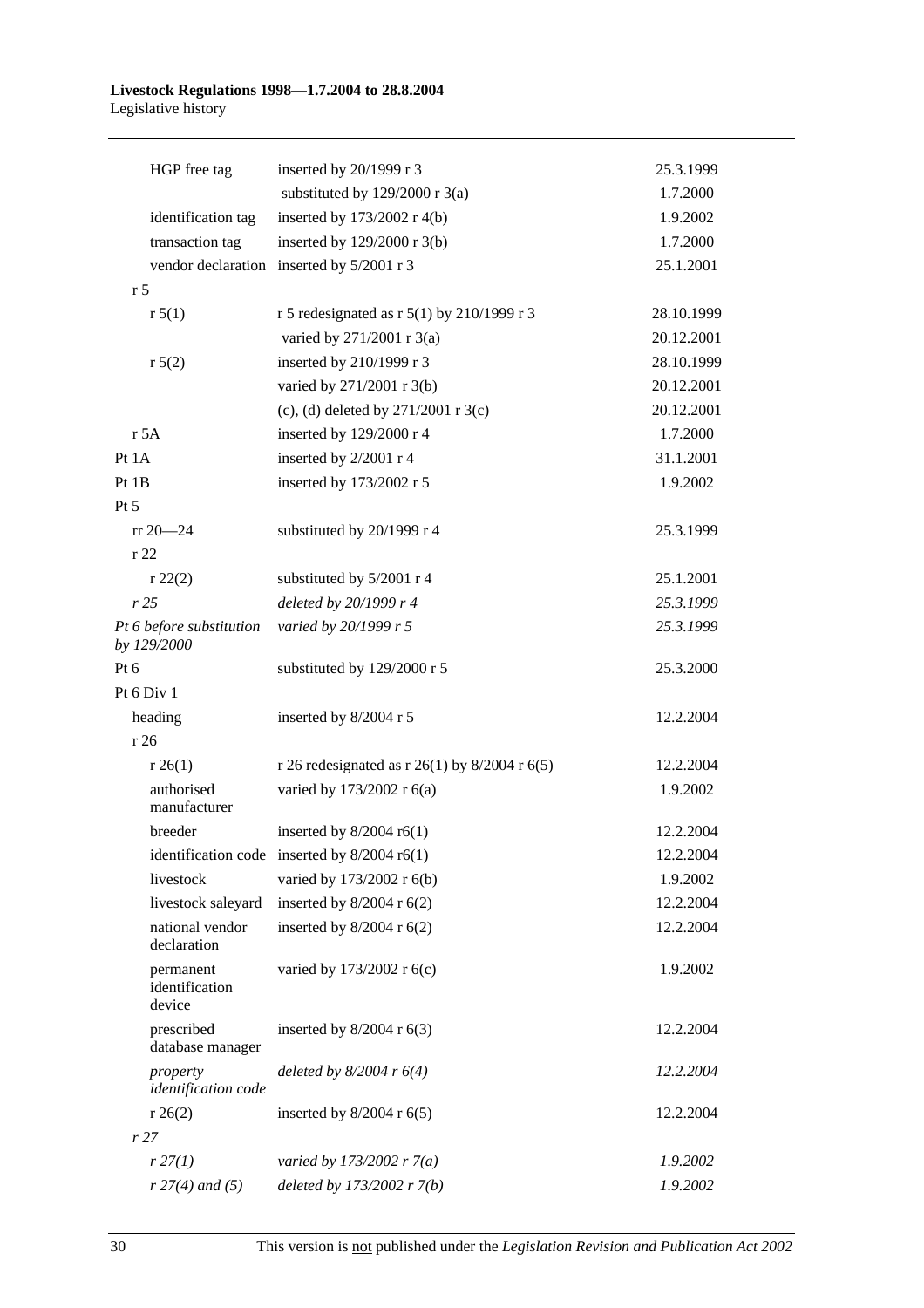|                                          | deleted by $8/2004$ r 7                        | 12.2.2004  |
|------------------------------------------|------------------------------------------------|------------|
| r 27A—see r 27G                          |                                                |            |
| $r 27B$ -see r 27H                       |                                                |            |
| Pt $6$ Div $2$                           | inserted by 8/2004 r 7                         | 12.2.2004  |
| Pt 6 Div 3                               | inserted by 8/2004 r 7                         | 1.7.2004   |
| Pt 6 Div 4                               |                                                |            |
| heading                                  | inserted by 8/2004 r 8                         | 12.2.2004  |
| r27G                                     | r 27A inserted by 173/2002 r 8                 | 1.9.2002   |
|                                          | r 27A redesignated as r 27G by $8/2004$ r 4(1) | 12.2.2004  |
| $r \, 27G(1)$                            | varied by 8/2004 r 9(1)                        | 12.2.2004  |
| $r \, 27G(2)$                            | varied by 8/2004 r 9(2)                        | 12.2.2004  |
| Pt 6 Div 5                               |                                                |            |
| heading                                  | inserted by 8/2004 r 10                        | 12.2.2004  |
| r 27H                                    | r 27B inserted by 173/2002 r 8                 | 1.9.2002   |
|                                          | r 27B redesignated as r 27H by 8/2004 r4(2)    | 12.2.2004  |
| r 29 before<br>substitution by<br>8/2004 |                                                |            |
| r 29(1)                                  | varied by 173/2002 r $9(a)$                    | 1.9.2002   |
| r 29(2)                                  | varied by 173/2002 r 9(b), (c)                 | 1.9.2002   |
| r29                                      | substituted by 8/2004 r 11                     | 12.2.2004  |
| r 29A                                    | varied by 173/2002 r 10                        | 1.9.2002   |
| r 29B                                    | varied by 173/2002 r 11                        | 1.9.2002   |
|                                          | varied by 8/2004 r 12                          | 12.2.2004  |
| r 29F                                    | varied by 173/2002 r 12                        | 1.9.2002   |
| Pt 7                                     |                                                |            |
| r 30                                     |                                                |            |
| $r \ 30(3)$                              |                                                |            |
| market                                   | varied by 8/2004 r 13                          | 12.2.2004  |
| Pt 7A                                    | inserted by 5/2001 r 5                         | 25.1.2001  |
| Pt 8                                     | inserted by 143/2000 r 3                       | 1.7.2000   |
| r 33                                     | inserted by 2/2001 r 5                         | 31.1.2001  |
| r 34                                     | inserted by 195/2001 r 3                       | 1.10.2001  |
| r 34A                                    | inserted by 173/2002 r 13                      | 1.9.2002   |
| Pt 9                                     | inserted by 271/2001 r 4                       | 20.12.2001 |
| Sch 1                                    |                                                |            |
| Item A1                                  | inserted by 2/2001 r 6                         | 31.1.2001  |
| Item B1                                  | inserted by 173/2002 r 14                      | 1.9.2002   |
| Item 5                                   | inserted by 8/2004 r 14                        | 12.2.2004  |
| Sch 2                                    | inserted by 2/2001 r 7                         | 31.1.2001  |
| cl 1A                                    | inserted by 173/2002 r 15                      | 1.9.2002   |